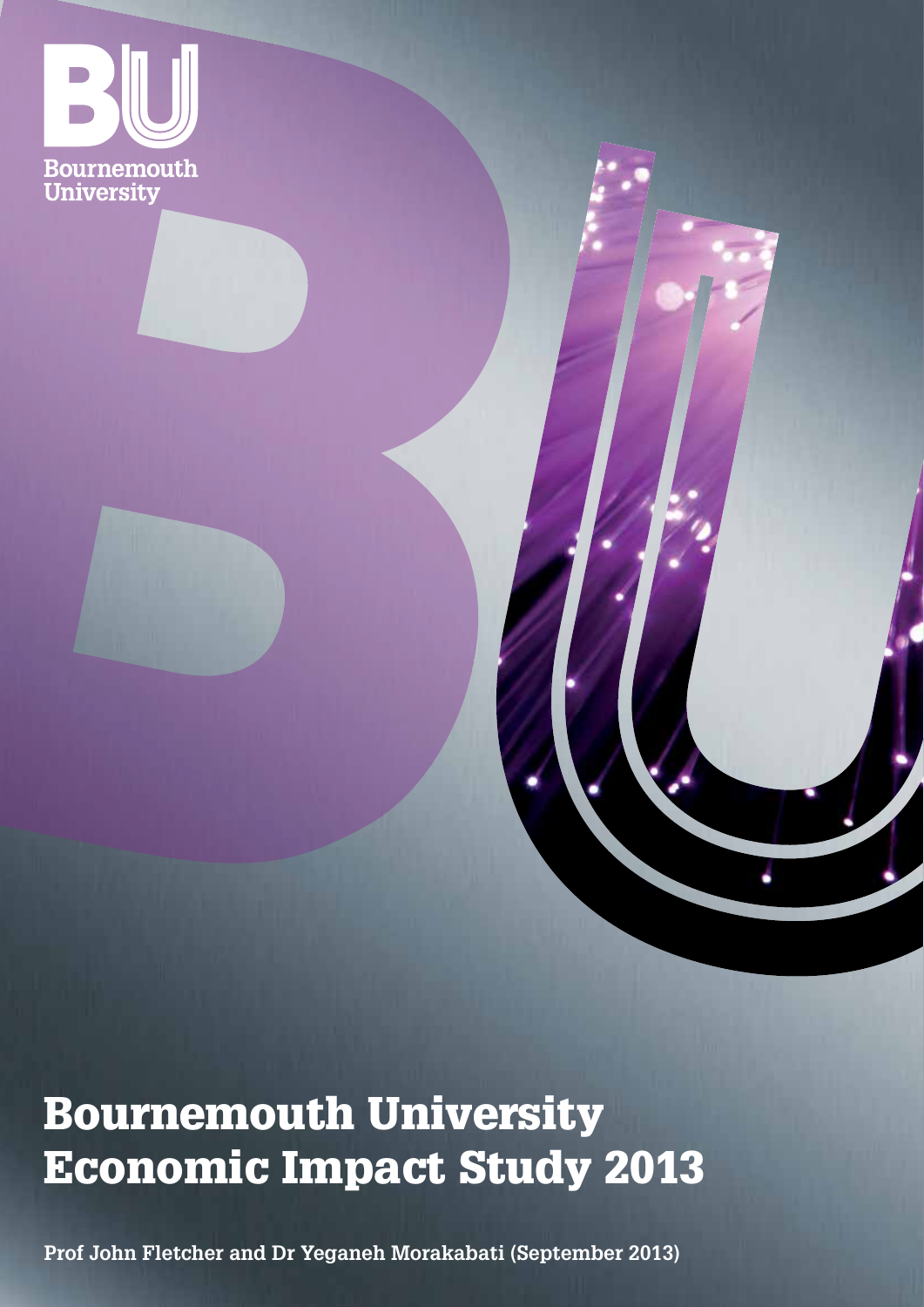**Contents**

|                                                                                                                         | Page No.       |
|-------------------------------------------------------------------------------------------------------------------------|----------------|
| <b>Executive Summary</b>                                                                                                | 3              |
| Introduction                                                                                                            | 5              |
| Methodology                                                                                                             | 6              |
| The Economic Impact of BU, its Students and Staff on Each of<br>the Geographical Regions                                | $\overline{7}$ |
| University, Student and Staff (Expenditure and its distribution)                                                        | $\overline{7}$ |
| The Economic Impact of Bournemouth University on the<br>Economies of Bournemouth, Christchurch and Poole<br>Conurbation | 17             |
| The Economic Impact of Bournemouth University on the South<br>West Regional Economy                                     | 19             |
| The Economic Impacts of non-UK students at BU                                                                           | 21             |
| A Further Word on the impact of BU in a Wider Context                                                                   | 23             |
| Appendix (Definitions, Concepts and Surveys)                                                                            | 25             |
| References                                                                                                              | 35             |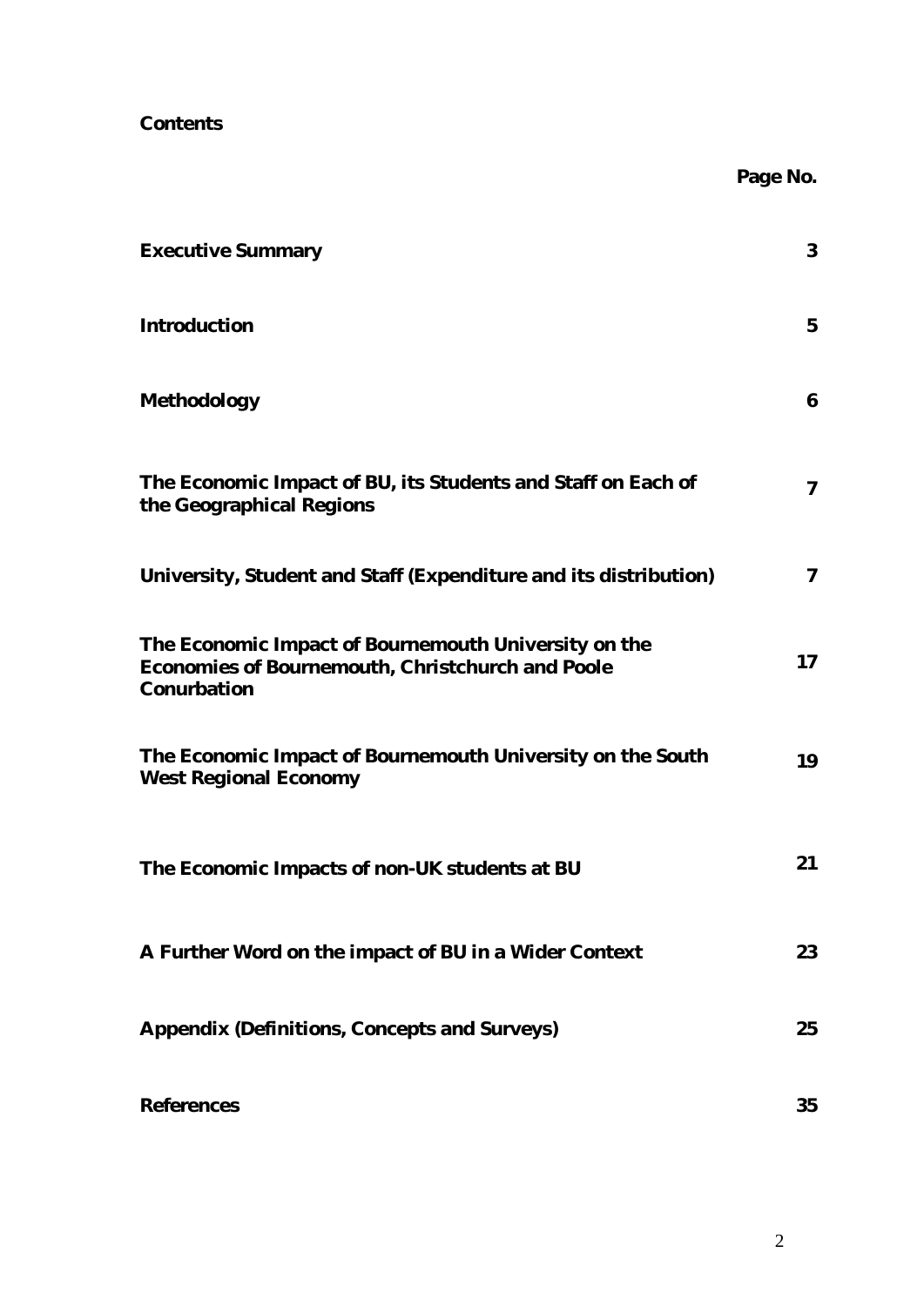### **Executive Summary**

- BU spent £119.558M in 2013 of which 51.1% was on wages and salaries.
- In 2013 BU students and their visiting friends and families spent £114.006M in the local conurbation and more than £128.035M in the South West Region.
- BU paid wages and salaries of £61.074M of which 58% was in the local conurbation and 82% was in the South West region in 2013.
- BU Staff spent nearly £53.591M in 2013 and more than 58% of that spending takes place in the conurbation of Bournemouth, Christchurch and Poole.
- Students at Bournemouth University spent more than £125.436M and more than 88.4% of it was spent in the local conurbation of Bournemouth, Christchurch and Poole.
- The total effect of BU activities (including staff and students) on the levels of direct and secondary spending in the local economies of Bournemouth, Christchurch and Poole was £251.987M. This figure increases to £361.995M in expenditure for the South West region as a whole. If capital spending is included this amounts to more than £1M per day.
- The impact of BU on the levels of income in Bournemouth, Christchurch and Poole was £54.798M after taking into account the secondary effects generated by the spending of the University, its students and staff.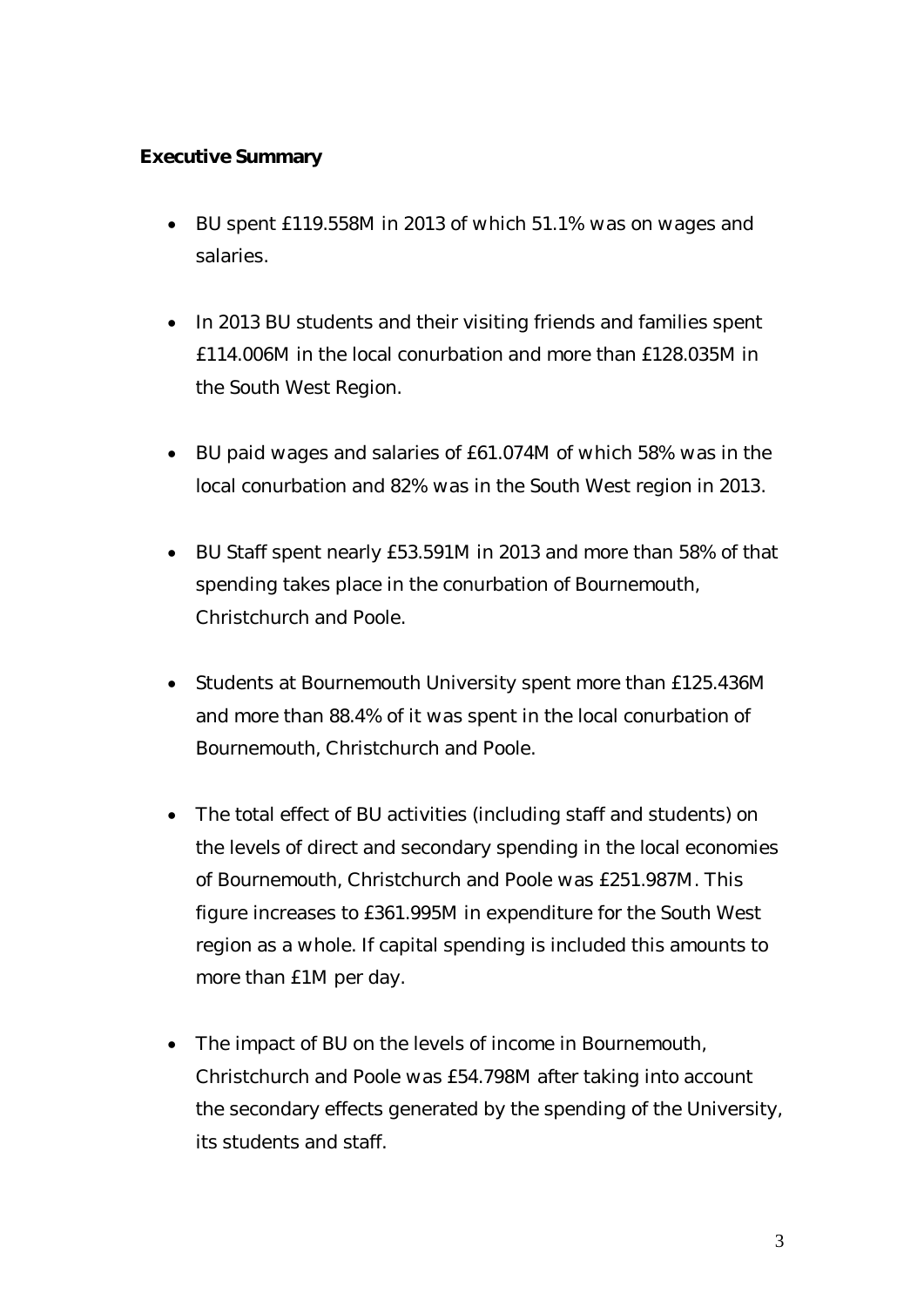- BU directly created 1,390 FTE jobs in 2013 within Bournemouth, Christchurch and Poole and when the secondary effects are included this rises to 2,111 FTEs throughout all sectors of the local conurbation.
- Just under 1 FTE job is supported in the local conurbation for every 7.4 students at BU and at it only needs 6.5 students to support 1 FTE job in the economy of the South West Region.
- BU and its students spent £207.867M across the economies in the South West in 2013. When the secondary effects are included this level of spending increases to more than £361.955M.
- The activities of BU and its students increased income levels in the South West Region by almost £80.154M and supported 3,124 FTE job opportunities.
- In terms of export activities, the non-UK BU students and associated activities generated at least £84.814M spending (direct and secondary), £17.192M income and supported 642 FTEs throughout the South West regional economy.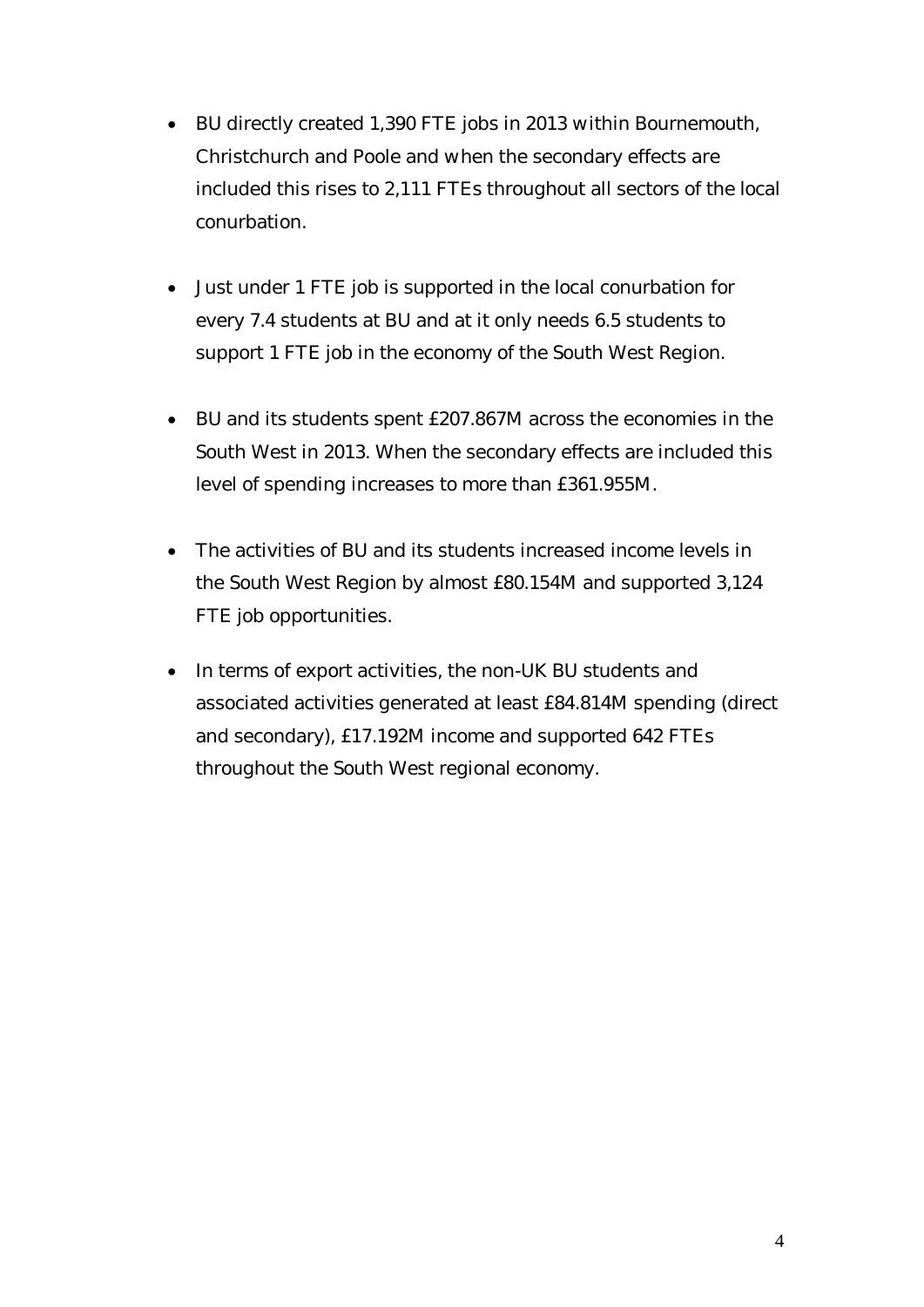## **Introduction**

Bournemouth University continues to be a vital component of the local economy, injecting significant elements of demand into the economies of Bournemouth, Christchurch, Poole, Dorset and the South West Region. The University impacts on the local community and economy in a variety of ways:

- 1) The University brings a well-educated, highly paid work force into the community
- 2) It provides advice and support to local businesses and government
- 3) Direct expenditure on goods and services
- 4) Payment of salaries and wages
- 5) Student Expenditure
- 6) Visitors (to students and to University)
- 7) Indirect and induced expenditure as a result of the increased levels of demand
- 8) It adds to the life-time earning capabilities of its students
- 9) It retains creative forward thinking individuals in the local community

This study updates the previous economic impact study, which was undertaken in 2007, and examines the direct economic impacts included in 3-8 above. The secondary benefits (indirect and induced effects<sup>1</sup>) are estimated using primary data collected from key suppliers to the University and utilising output and income multiplier values derived from studies in the local economy and other areas in the UK, including the Econ | i<sup>2</sup> regional economic (input-output) model. The secondary effects within the conurbation were calculated using local impact study data together with the information collected from major suppliers. However, to maintain consistency the secondary effects throughout the region were estimated using the same coefficients as those used in the previous study in 2008.

<sup>&</sup>lt;u>.</u>  $<sup>1</sup>$  See Appendix for definitions</sup>

<sup>&</sup>lt;sup>2</sup> <http://www.economicsystems.co.uk/south-west/index.php>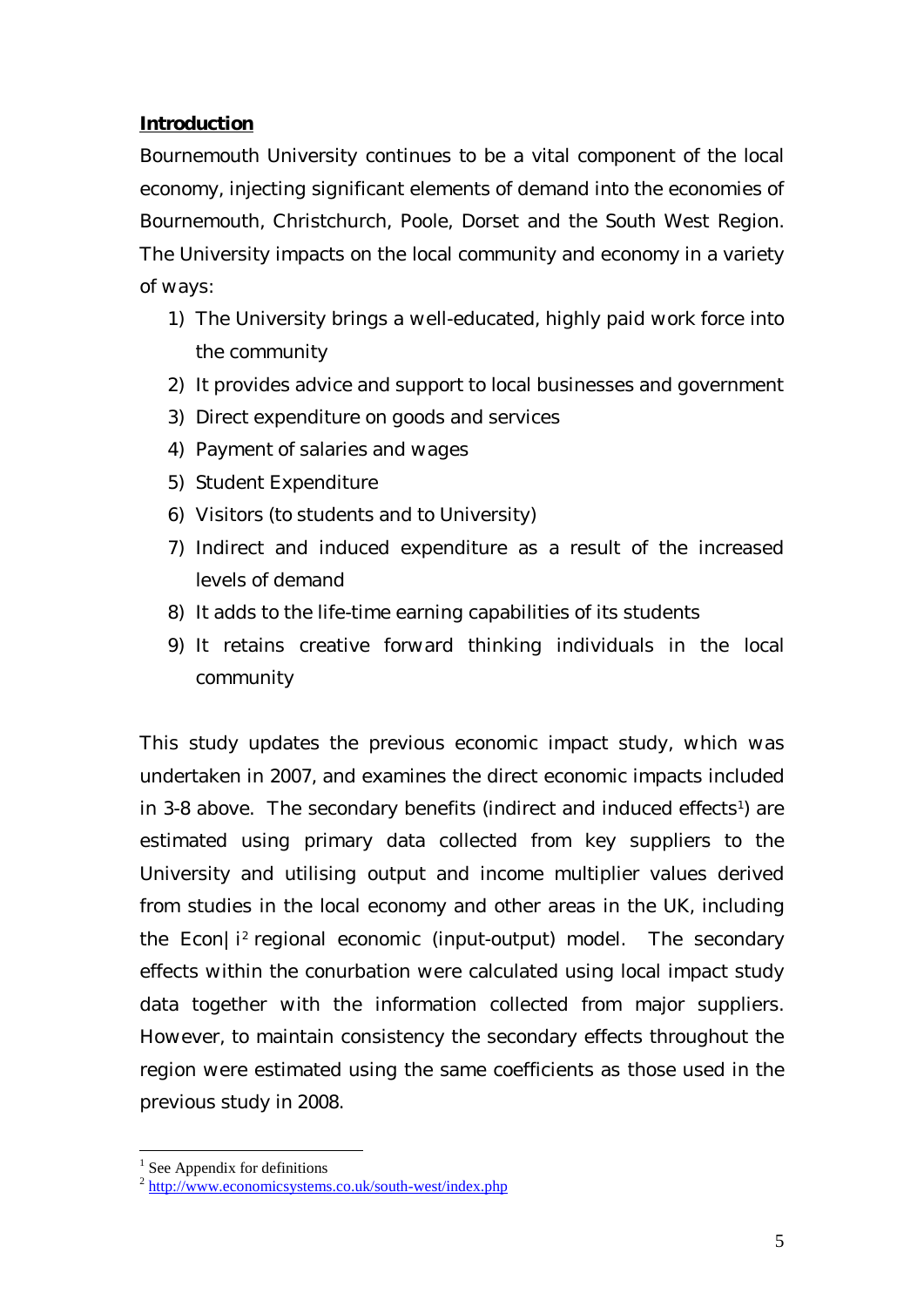#### **Methodology**

This study uses data that are available from the University accounting system for the financial year ending July 2013. These accounts are provisional and may be subject to refinement but any changes are unlikely to be significant or affact the results set out in this report. Data were extracted to show expenditure on the purchase of goods and services by postcode and these were then allocated to the main geographical sub-divisions relating to the local conurbation (Bournemouth, Christchurch and Poole), Dorset (excluding the conurbation), the rest of the South West Region and then to the rest of the UK. Major suppliers to the University, in terms of the value of payments made in 2012 and 2013, were contacted to establish what proportion of the money they received from the University was re-spent within the local economies. Staff wages and salaries together with other staff costs were extracted from the University accounts. An online survey (2013) was launched to establish the residential location of staff, by salary and their expenditure patterns, in each of the areas identified in this report, were derived from ONS data. Similarly, an online survey (2013) was launched to determine the expenditure volume and patterns of students (excluding payment of their fees) for each of the local economies. Estimates were made relating to the number of visitors and friends of students coming to the area periodically during the year and for graduation ceremonies. Local expenditure data for day visitors and staying visitors were then applied to the estimated numbers of visitors.

In this way the researchers calculated University expenditure, by postcode, staff income and expenditure by place of residence and area of expenditure and, finally, student expenditure by place of residence and area of expenditure (excluding University fees because the inclusion of University fees in student expenditure would have led to double counting as this sum is included in the expenditures made by the University).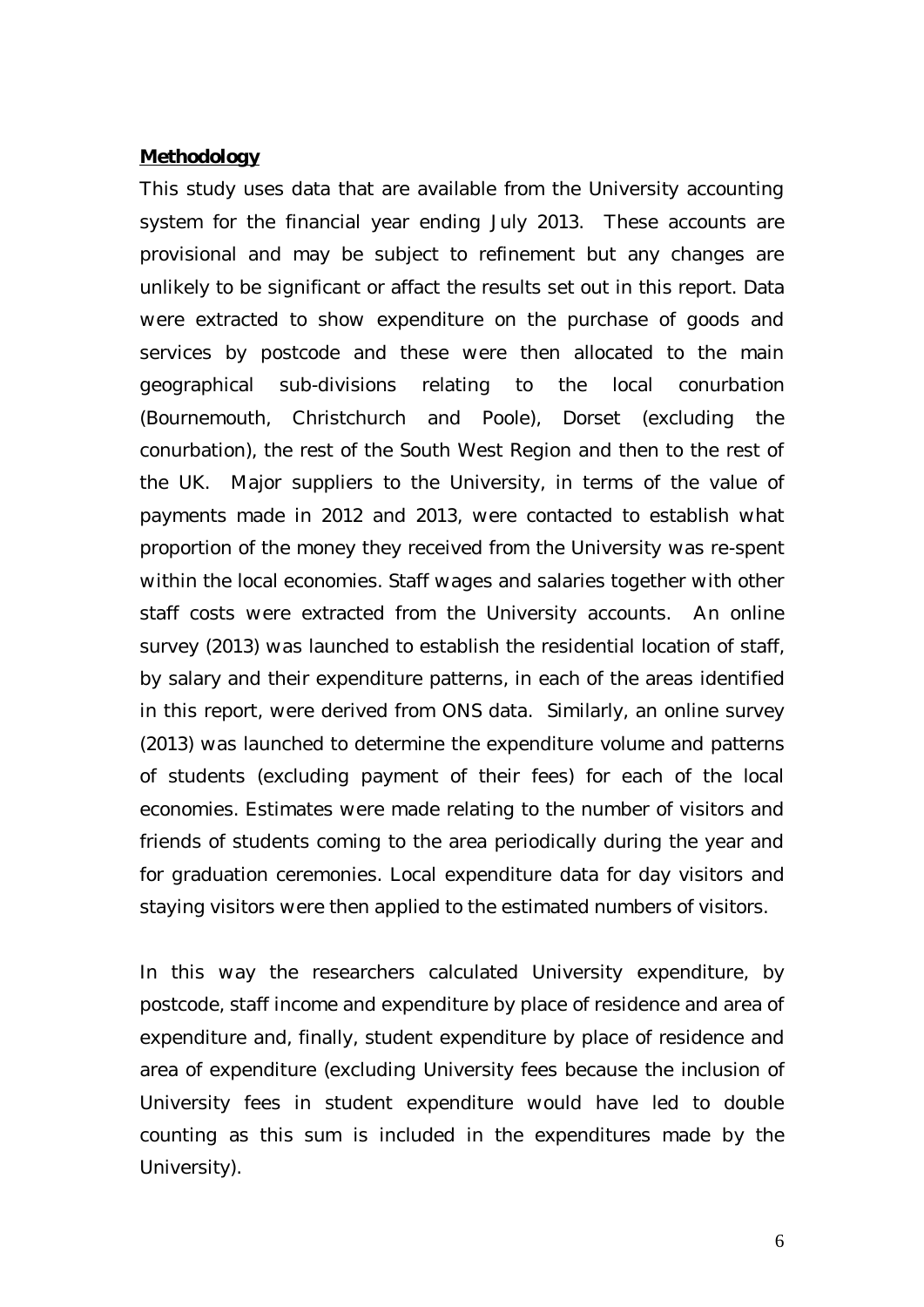Once the total expenditures by category and area were determined, together with the re-spending data from suppliers, multiplier values to estimate secondary income and spending effects were determined using these data and the outcomes from a number of sub-regional and regional studies. This approach allowed the researchers to calculate the secondary (indirect and induced) effects created by the expenditures made by the University, its staff and students.

# **The Economic Impact of BU, its Students and Staff on Each of the Geographical Regions**

When the University, its students and staff spend money within an economy (in the local conurbation, Dorset, the SW Region, or the UK) it will have secondary or "knock on" impacts that percolate throughout all sectors of those economies. These "knock on" effects are created by spending money to purchase goods and services from suppliers and then those suppliers spending money on goods and services from their suppliers and so on. Clearly the University will have a major impact on the local economies in the surrounding area (Bournemouth, Christchurch and Poole) because this is where the students and the majority of staff reside and spend their income. However, when goods and services are bought outside the local conurbation they have impacts on other areas, such as Dorset, the South West Region and the UK economy as a whole.

The impacts are shown in terms of the effects of BU related activities on the levels of direct and secondary spending, income and the number of full-time equivalent job opportunities supported (FTEs). All effects are shown at 2013 prices.

**University, Student and Staff (Expenditure and its distribution)** The year 2013 has been taken as the baseline of this study. For the year ending July 2013 the University's total recurrent expenditure was £119.558M and the breakdown of this expenditure is shown in Table 1.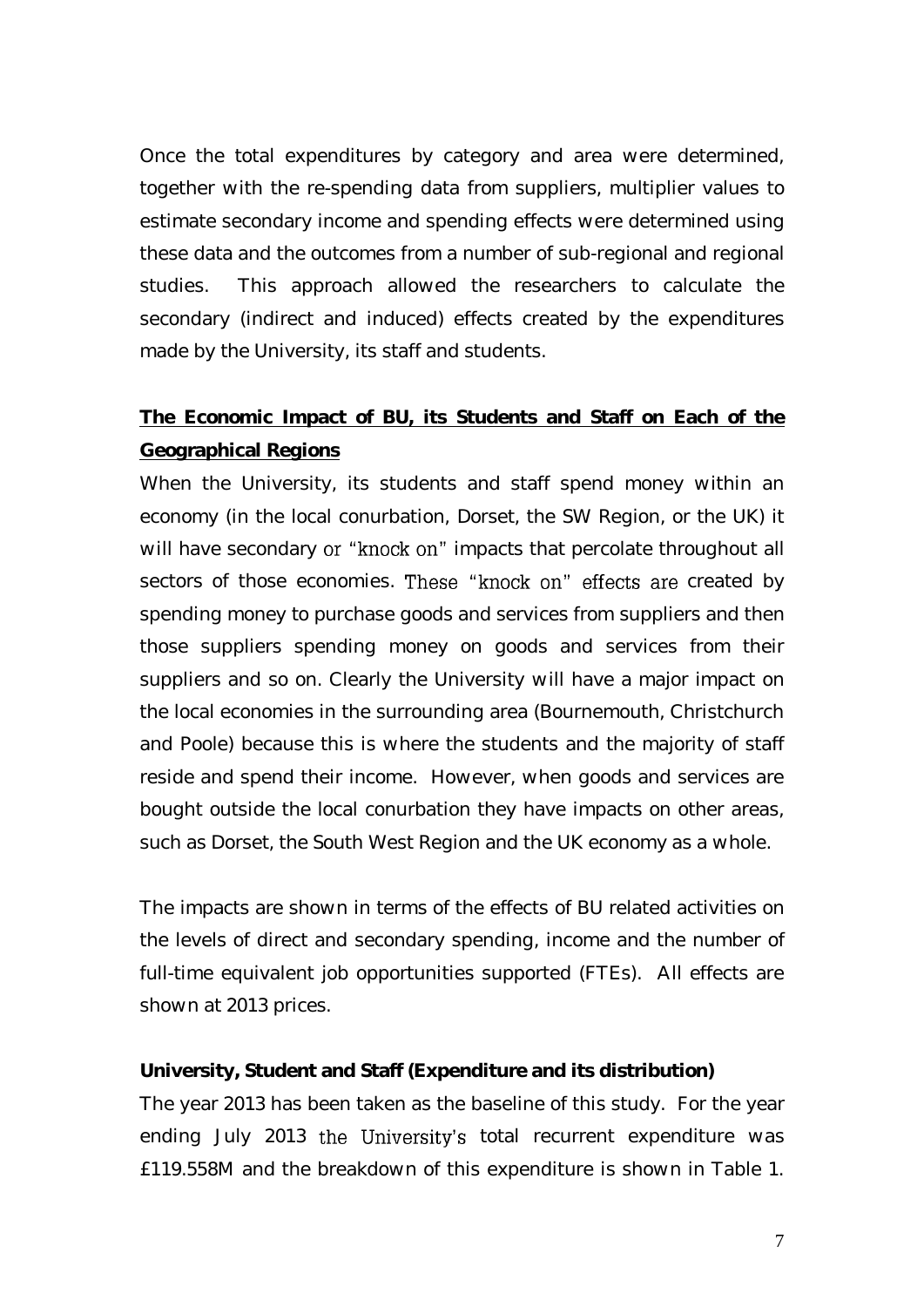The staff costs are clearly the largest component of the University's recurrent expenditure, as one would expect in the Higher Education sector, and expenditure on goods and services follows a close second with £49.63M being spent in the 2013 financial year.

| Expenditure                     | <b>EM</b> | % of total |
|---------------------------------|-----------|------------|
| <b>Staff Costs</b>              | 61.074    | 51.1       |
| Depreciation                    | 6.253     | 5.2        |
| Expenditure on Goods & Services | 49.630    | 41.5       |
| Interest Payable                | 2.601     | 2.2        |
| Total                           | 119.558   | 100.0      |

**Table 1: BU Recurrent Expenditure 2013**

Source: BU Provisional Financial Accounts, 2013

Figure 1 shows the breakdown of spending by type of expenditure for 2013, showing what proportion of spending is on staff costs, expenditure on goods and services, depreciation and interest payments.

**Figure 1:** 

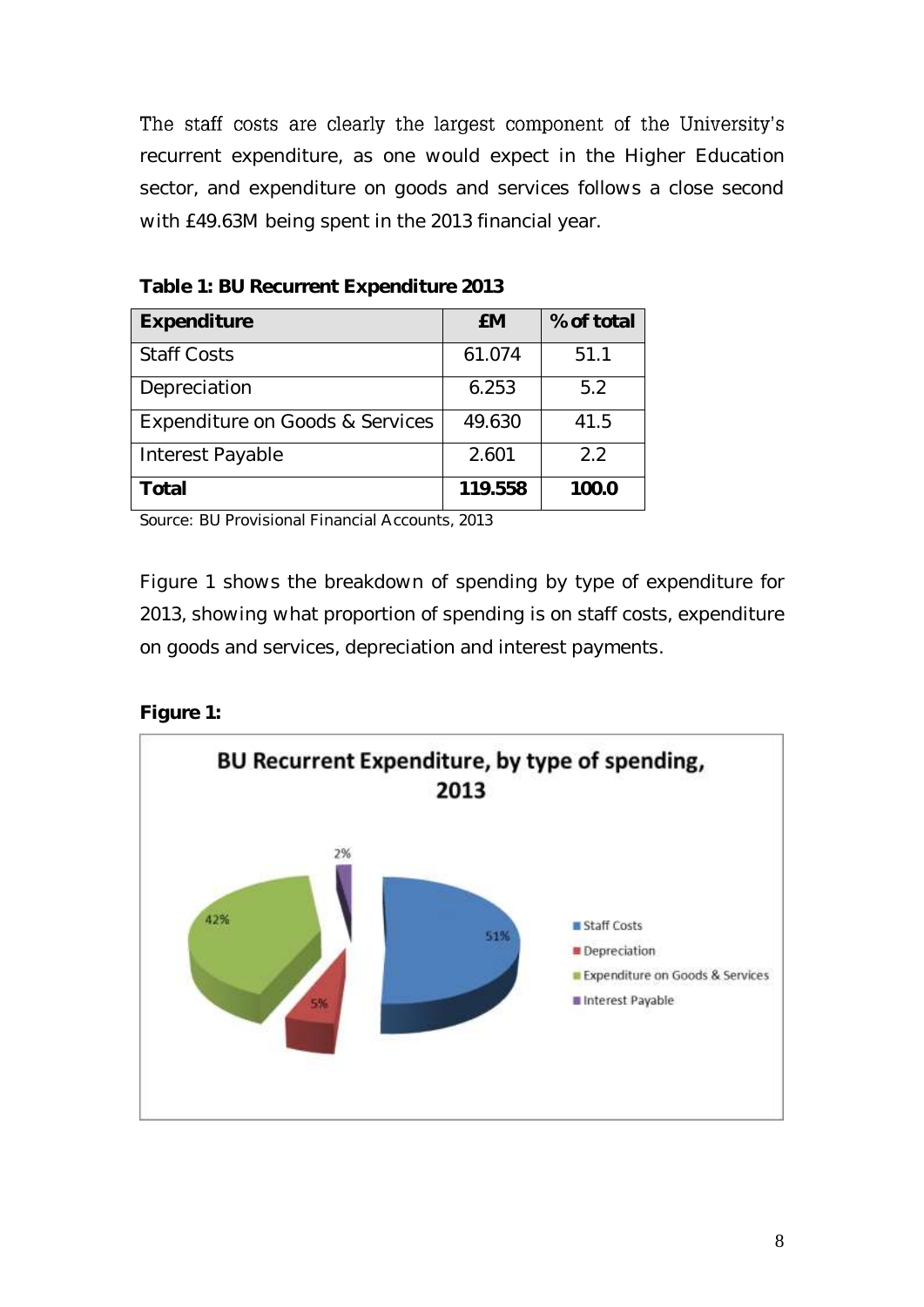If the £49.63M of expenditure on goods and services together with the expenditure on other staff costs such employer contributions, pensions etc., (£65.967M) is broken down into expenditure by geographical area it can be seen that the areas defined as Bournemouth, Christchurch and Poole (the conurbation) and the rest of Dorset together account for more than 41.2% of the University's total expenditure on goods and services. If the amount of money paid out in the form of wages and salaries is added to this then 43.4% of the £119.558M is injected into the conurbation and 55.8% is injected into the Dorset economy as a whole. Table 2 shows the breakdown of expenditure by BU plus wages and salaries during the financial year ending July 2013.

|      | Table 2: BU Recurrent Expenditure, Wages and Salaries Paid, by Area, |  |  |  |
|------|----------------------------------------------------------------------|--|--|--|
| 2013 |                                                                      |  |  |  |

| Area                         | f's        | f's        | % of  |
|------------------------------|------------|------------|-------|
|                              | Goods &    | Wages &    | total |
|                              | Services   | Salaries   |       |
| The Conurbation <sup>a</sup> | 20,686,643 | 31,208,476 | 43.4  |
| Rest of Dorset               | 6,503,816  | 8,325,809  | 12.4  |
| Rest of South West Region    | 8,960,819  | 4,145,672  | 11.0  |
| Rest of UK                   | 29,815,699 | 9,911,300  | 33.2  |
| Total                        | 65,966,976 | 53,591,257 | 100.0 |

Source: University Provisional Financial Accounts, 2013 and Payroll Data, 2013 A The Conurbation includes Bournemouth, Christchurch and Poole

Note: An element of the total staff costs is shown within the recurrent spending and the staff costs column reflects only the money paid out in wages and salaries.

The spending by BU students is a significant source of demand for the local economies and in the 2013 year this was estimated to be more than £125.436M (excluding fees). A recent study published by the NUS<sup>3</sup> estimated the average student expenditure in the UK to be £9,204 whereas the survey of student spending that was undertaken at BU yielded a lower figure of £7,988. This study uses the lower figure as this

 3 <http://www.nus.org.uk/Global/Student%20contribution%20to%20the%20UK%20economy.pdf>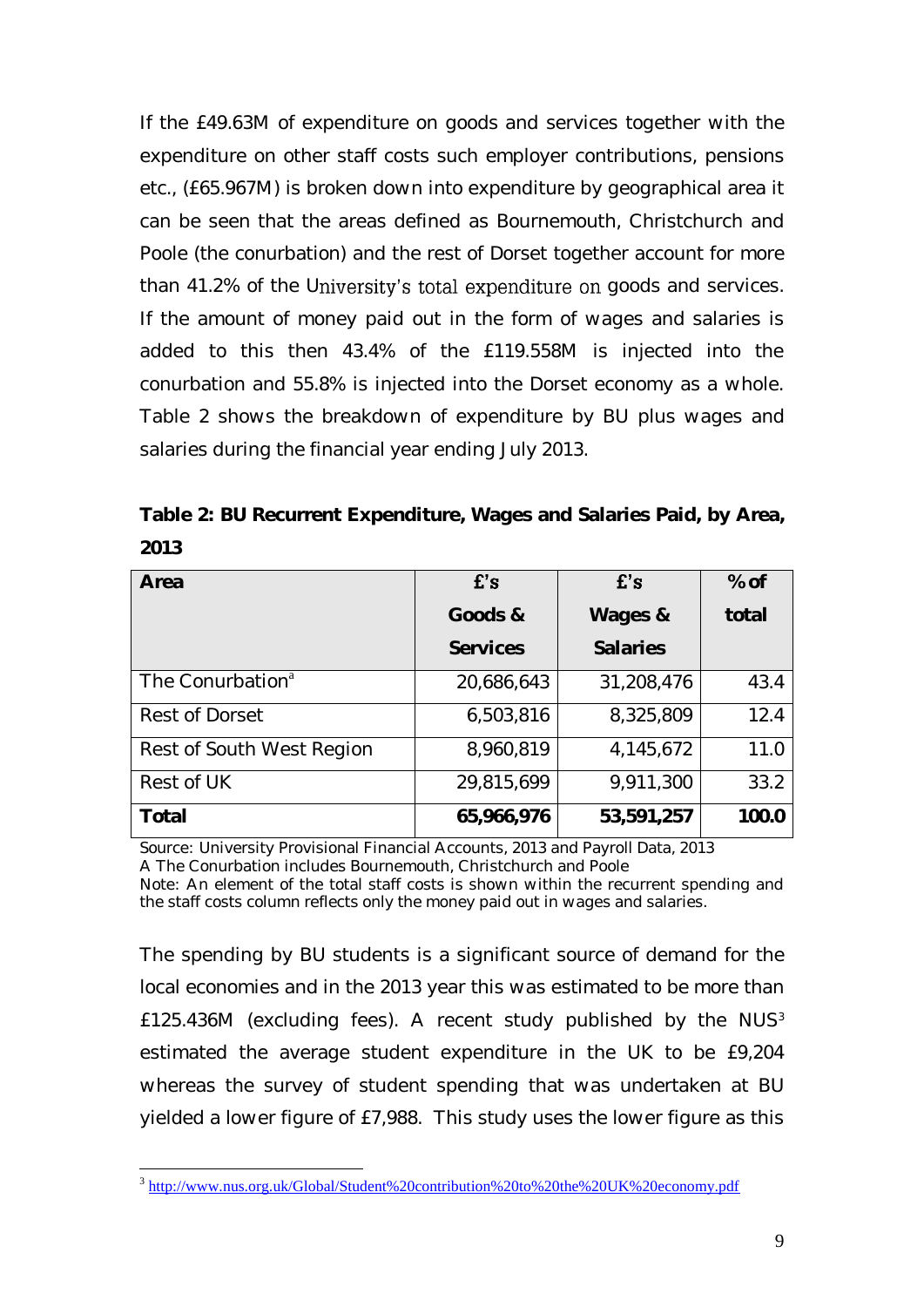is based on data derived from the BU student survey. Using the data from the online surveys it is possible to identify not only the value of student expenditure but also its geographical spread. Because Bournemouth has a variety of student categories, including nationality (home, the EU and overseas) whether they are undergraduates, postgraduate or postgraduate research degree candidates, full-time and part-time students, etc., it was decided to estimate the total expenditure associated with each category of students and then sum them to derive the total level of student expenditure and its distribution.

As in the previous study, the student expenditure data need to be adjusted to take account of those part-time students that were likely to have been in Bournemouth, Christchurch or Poole whether or not they were pursuing an academic qualification. If students would have been in the local conurbation irrespective of their programme at BU their spending was removed from the student expenditure calculations. However, local residents undertaking full-time BU programmes do have their expenditure included on the basis that if BU did not exist they would have had to undertake their studies outside of the conurbation. Finally, staff who are registered as part time PGR researchers were also excluded on the basis that their contribution to the levels of spending in the local economies would be included in the staff calculations. Table 3 shows how total (adjusted) student expenditure is distributed over each of the geographical areas.

| Area                      | f's         | % of total         |
|---------------------------|-------------|--------------------|
| The Conurbation           | 110,449,663 | 88.1               |
| <b>Rest of Dorset</b>     | 9,385,027   | 75                 |
| Rest of South West Region | 4,644,705   | 3.7                |
| Rest of UK                | 956,168     | $\left( \ \right)$ |
| Total                     | 125,435,564 |                    |

**Table 3: BU Student Expenditure by Area, 2013**

Source: Online Student Survey, 2013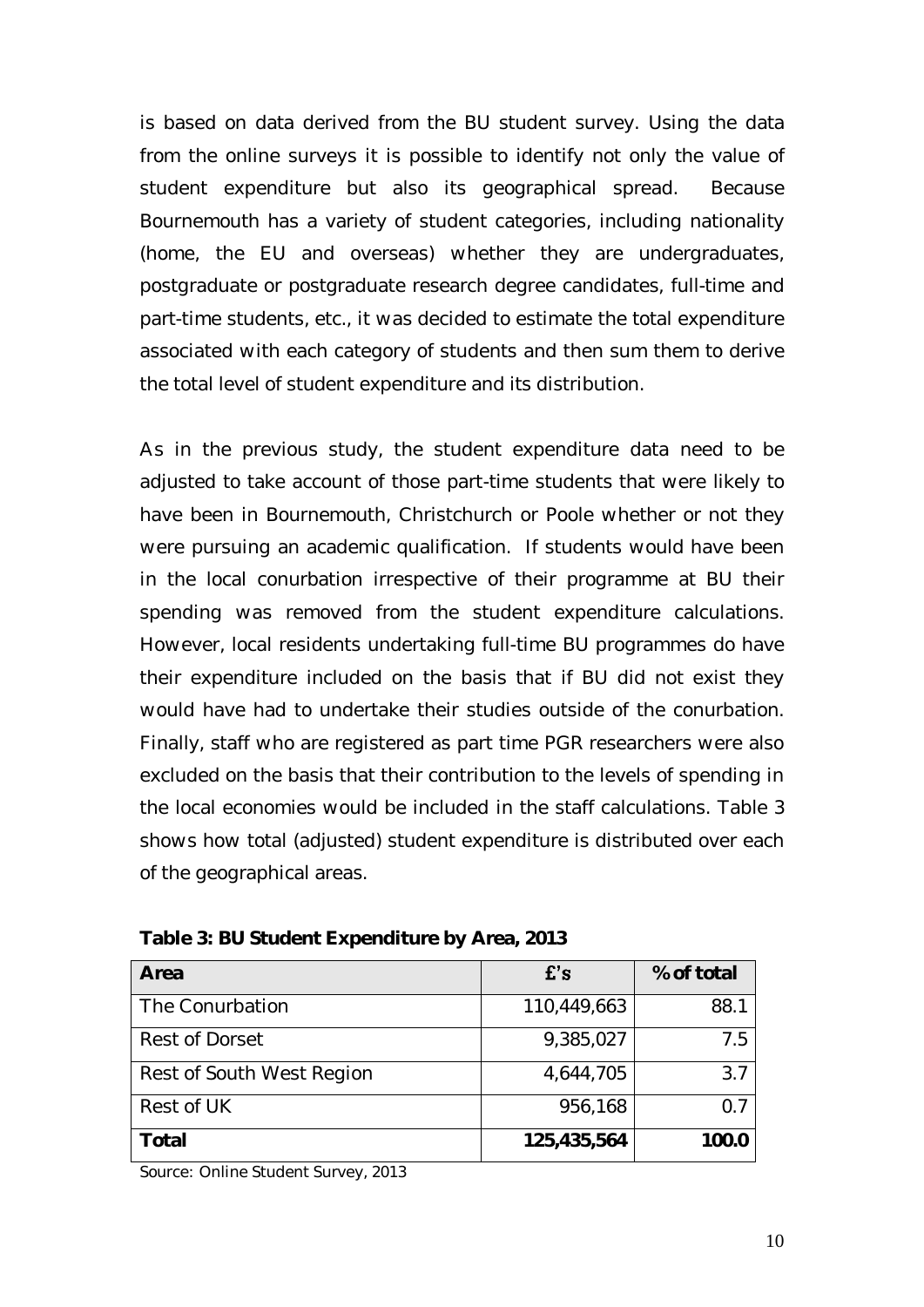In addition to the direct student spending, account was taken of visits to students by family and friends (VFR) as they bring students to Bournemouth, Christchurch and Poole each term and also visit the conurbation for graduation ceremonies. This expenditure was calculated as follows:

It was assumed that 50% of the Home/EU students would be brought to BU on the basis of a day visit with an average number of 2 in the party (a conservative estaimate). It was further assumed that 20% of Home/EU students would be brought to BU by family and friends who would stay one night. The remaining 30% of Home/EU and the non-EU students were assumed to travel to BU on their own without family or friends. Using the local expenditure data for staying and day visits to Bournemouth (£55.75 and £10.50 per person respectively) this yielded a total spending for the six visits per annum of £2.375M. Graduation ceremonies added to this figure on the basis of 4,750 graduands with each having VFR spending of £250 per party generating a further £1,181M of spending (£3.556M in total). This was assumed to occur in Bournemouth and the spending per person per day were taken from the local visitor spending surveys. This VFR spending was added to the total student expenditure making a grand total of £128.992M.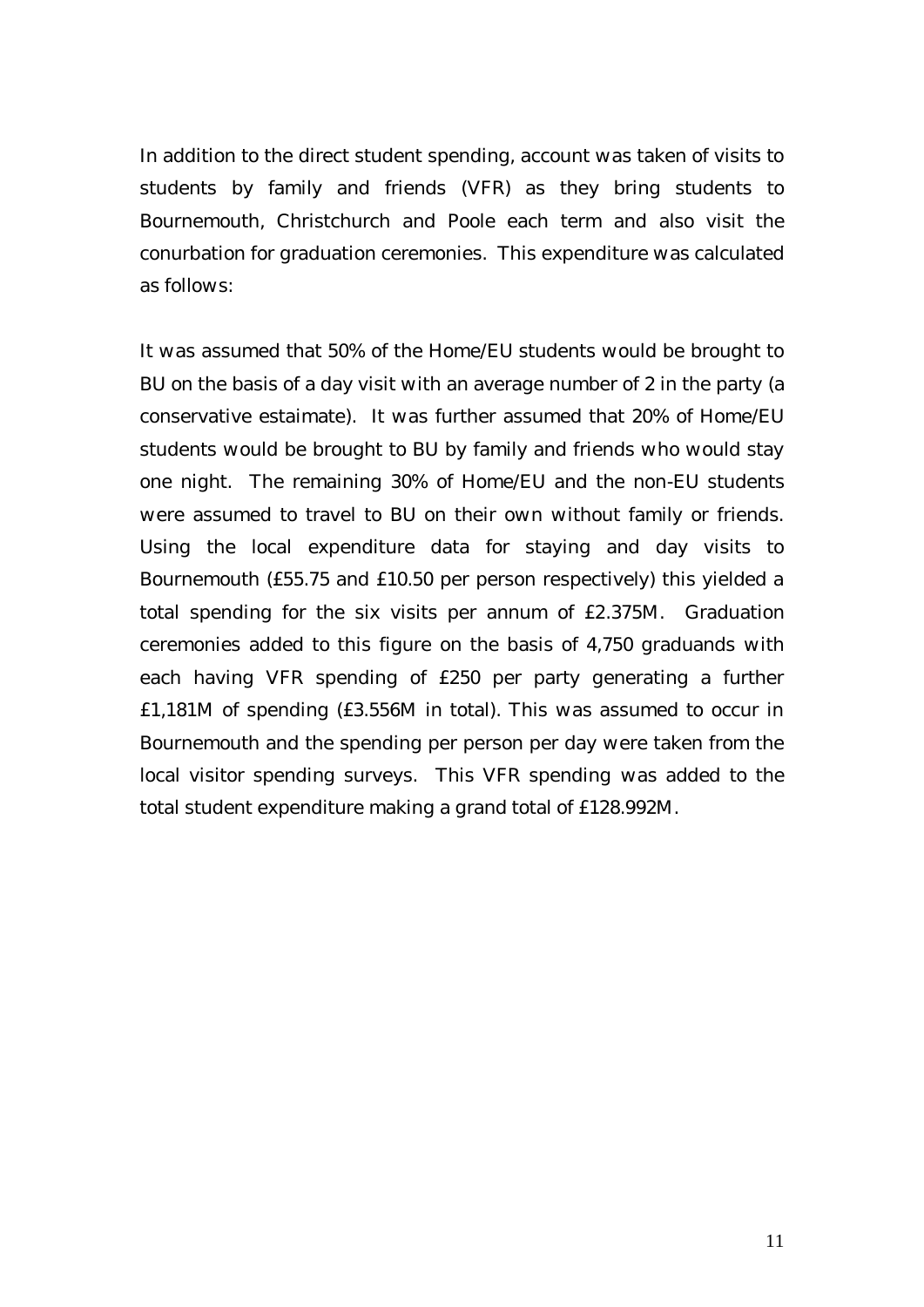| <b>Student Category</b>       | Average   | No. of   | <b>Total Spend</b> | $%$ of |
|-------------------------------|-----------|----------|--------------------|--------|
|                               | Spend per | Students | £s                 | Total  |
|                               | Student   |          |                    | Spend  |
| Full-Time UK UG               | 7,817     | 10,471   | 81,854,482         | 65.26  |
| Part-Time UK UG               | 7,500     | 1,511    | 11,333,250         | 9.04   |
| Full-Time Non-UK UG           | 8,700     | 2,024    | 17,608,800         | 14.04  |
| Part-Time Non-UK UG           | 8,000     | 132      | 1,056,000          | 0.84   |
| Full-Time UK PGT              | 10,050    | 250      | 2,512,500          | 2.00   |
| Part-Time UK PGT              | 7,000     | 202      | 1,415,736          | 1.13   |
| Full-Time Non-UK PGT          | 8,239     | 768      | 6,327,468          | 5.04   |
| Part-Time Non-UK PGT          | 8,000     | 89       | 712,000            | 0.57   |
| Full-Time UK PGR              | 10,819    | 132      | 1,428,154          | 1.14   |
| Part-Time UK PGR <sup>4</sup> | 10,660    | 35       | 373,100            | 0.30   |
| Full-Time Non-UK PGR          | 9,273     | 81       | 751,081            | 0.60   |
| Part-Time Non-UK PGR          | 8,000     | 8        | 64,000             | 0.05   |
| <b>All Students</b>           | 7,988     | 15,703   | 125,435,564        | 100.00 |

Source: Online Student Survey 2013

Note: Percentages do not add exactly to 100.0 because of rounding errors.

In terms of what the students spend their money on whilst at the University Table 5 provides a breakdown of all student expenditure by type of spend.

<sup>1</sup>  $4$  The part-time PGRs were adjusted to discount those researchers who were also staff at BU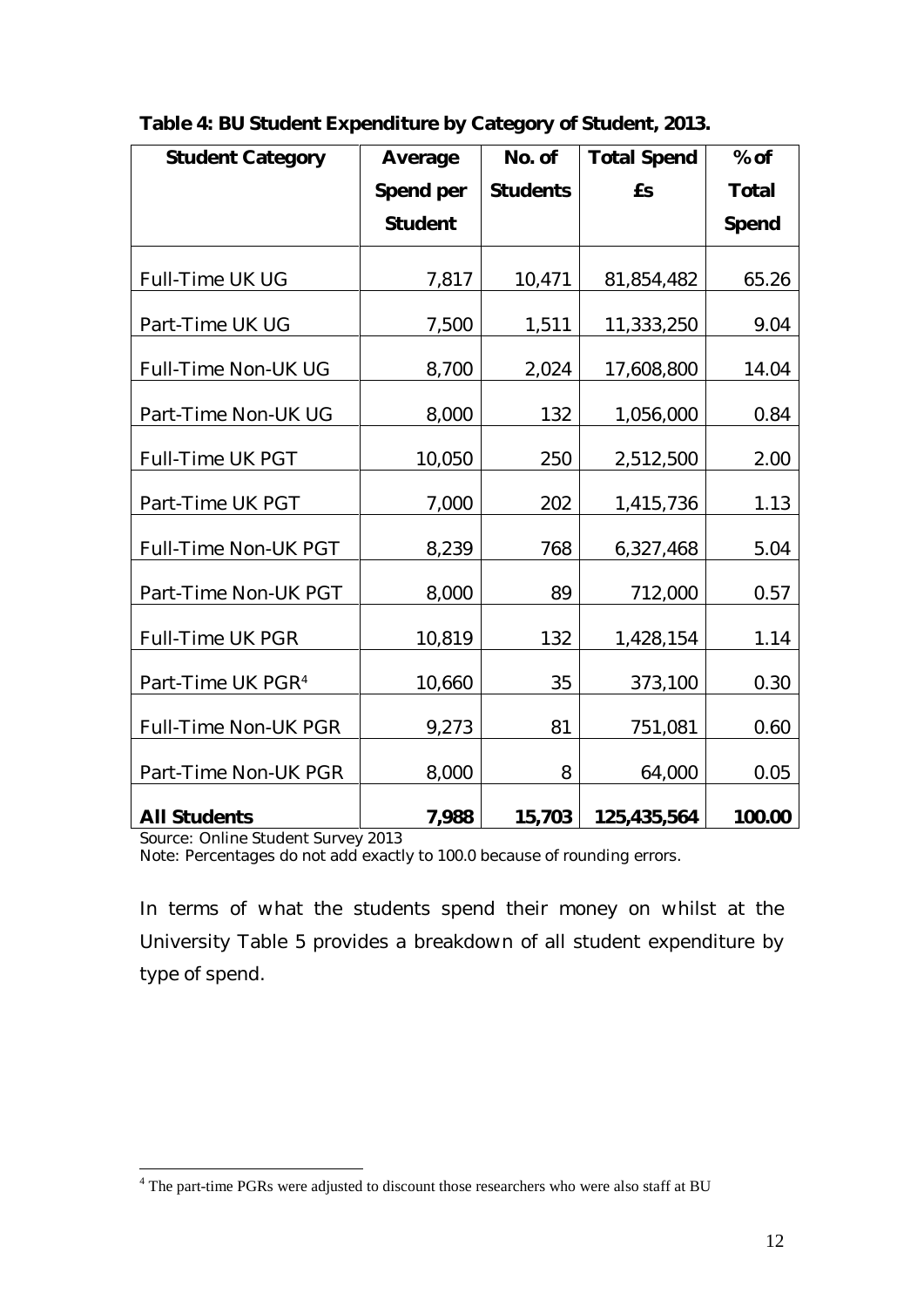| Type of spend     | £ million | % of Total |
|-------------------|-----------|------------|
|                   |           | Spend      |
| Accommodation     | 57.618    | 45.93      |
| Food and Beverage | 28.068    | 22.38      |
| Transport         | 10.325    | 8.23       |
| Recreation        | 15.228    | 12.14      |
| Other             | 14.196    | 11.32      |
| Total             | 125.435   | 100.00     |

**Table 5: Student Expenditure by Type of Spend, 2013.**

Source: Online Student Survey 2013

Table 5 shows that by far the greatest proportion (45.93%) of student spending is on accommodation (£57.618M), with food and beverage accounting for the next largest category (£28.068M). Together these two types of expenditure account for 68.31% of all spending. Figure 2 shows the proportions of spending by each category.





It can be seen from Table 4 that just over 65% of all student expenditure is attributable to full-time UK undergraduates (UG) with a further 12.5%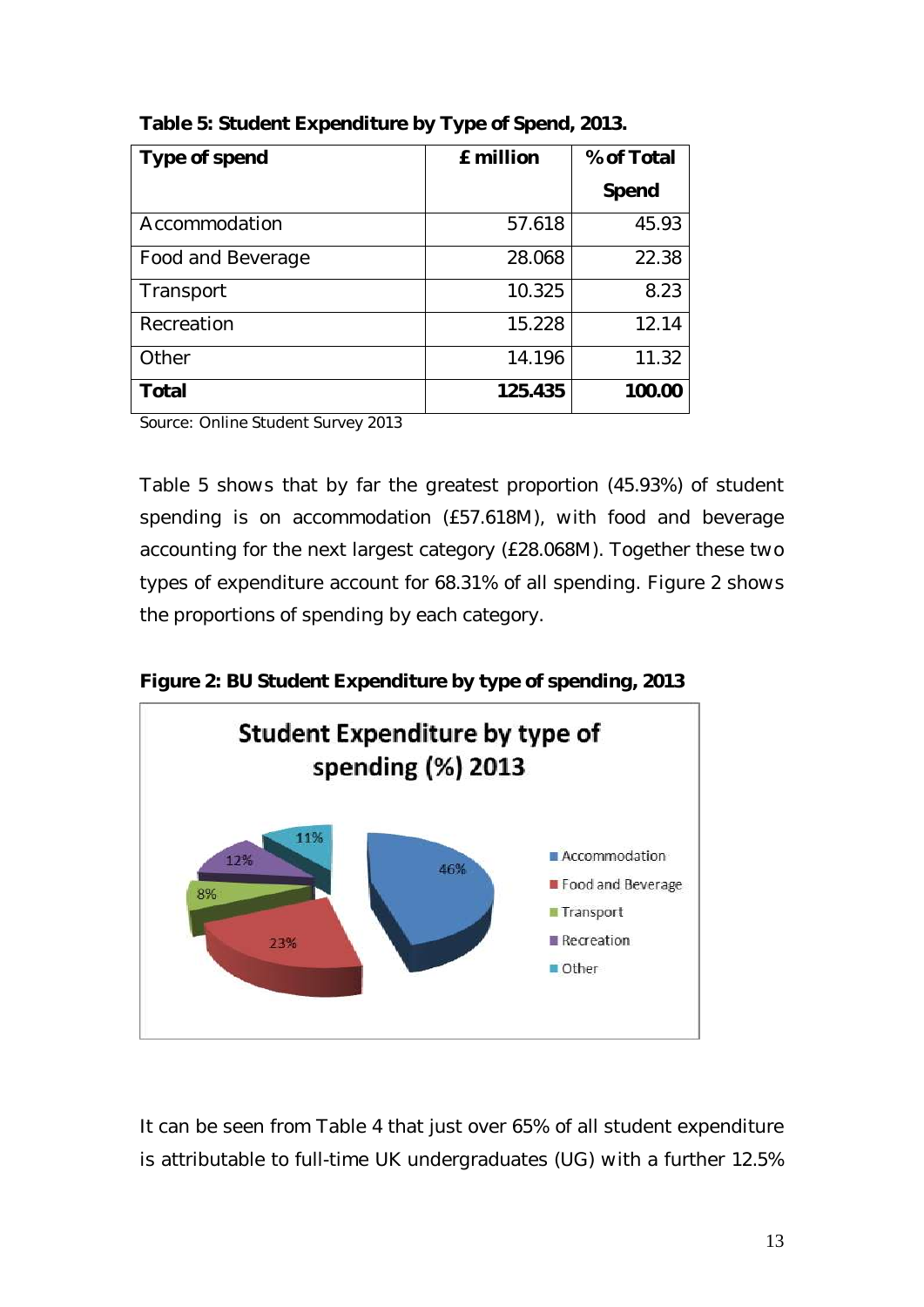of UK students in other categories. This means that approximately 22% of all student spending is from non-UK students.

Therefore, the direct expenditure associated with Bournemouth University (including staff wages and salaries) and its students is as follows:

| Table 6: University and Student Expenditure, 2007 |                         |
|---------------------------------------------------|-------------------------|
| Nature of spending                                | $E$ million $\parallel$ |

| Nature of spending         | E million |
|----------------------------|-----------|
| University                 | 119.558   |
| <b>Student Expenditure</b> | 125.436   |
| <b>VFR Expenditure</b>     | 3.556     |
| Total                      | £248.550  |

**Figure 3: BU, Student and Staff Expenditure, 2013**

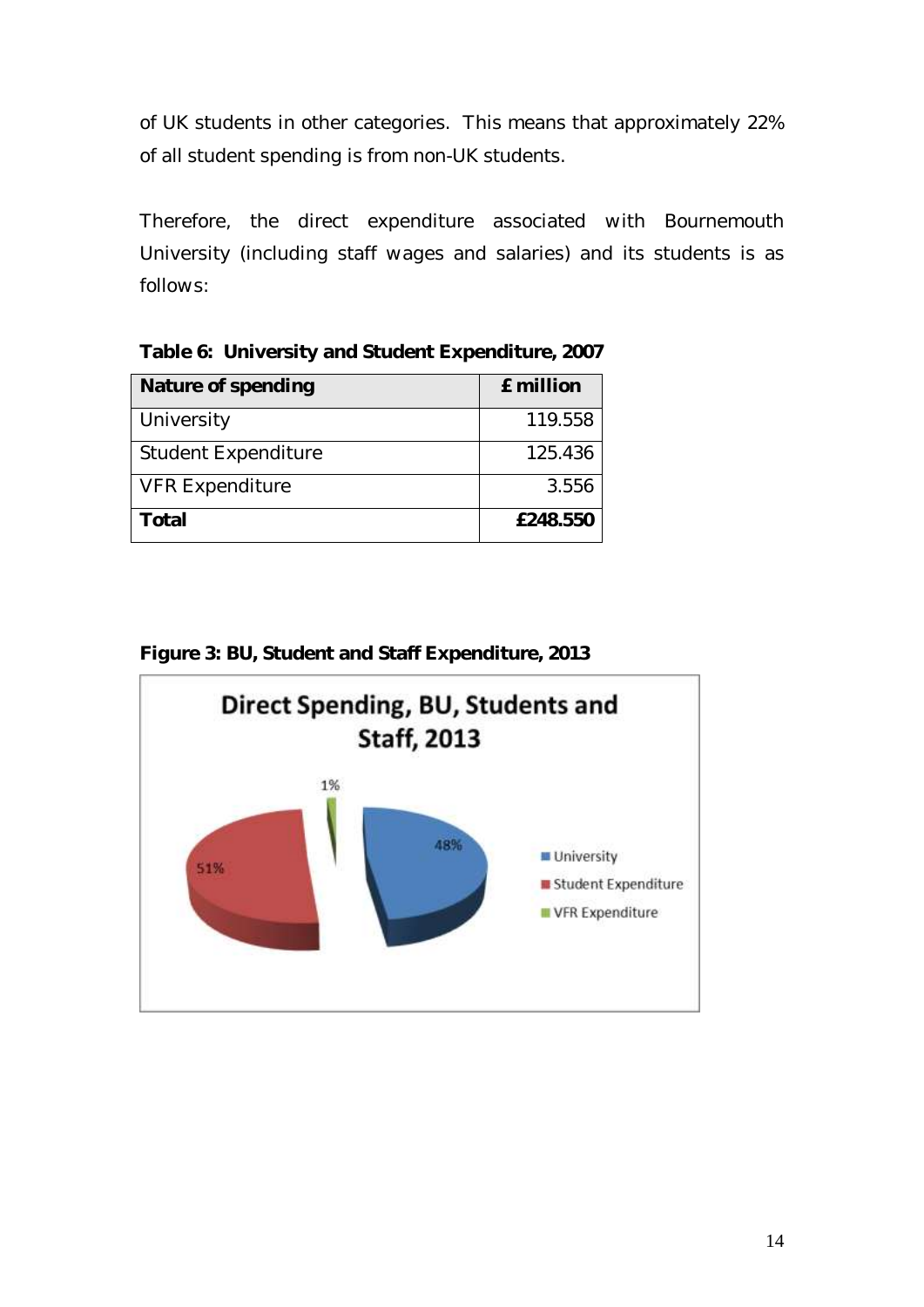#### **BU Staff Expenditure by Geographical Area**

During 2008 and 2009 the average propensity to consume was 97% and 98% respectively and when economic recessions such as the 2008 crisis occurs people tend to maintain consumption levels as best they can by dipping into savings. For the purpose of this study the wages and salaries paid out to contractual and non-contractual staff was assumed to reflect the level of expenditure as it does not include spending from savings or from income earned elsewhere such as royalties and consultancy. Therefore, in 2013 staff at BU spent approximately £53.591M of their earnings (this figure includes part-time and temporary staff earnings). The distribution of that expenditure by geographical area is shown in Table 7. It can be seen that the majority of the expenditure (60.3%) was made within Bournemouth, Christchurch and Poole and for the area of Dorset as a whole £39.535M was spent (73.8% of the total). However, many elements of this expenditure are difficult to allocate to a geographical region (expenditure on utilities, mortgage payments, licenses, etc).

| Area                      | £ million | % of total |
|---------------------------|-----------|------------|
| The conurbation           | 31.209    | 58.23      |
| Rest of Dorset            | 8.326     | 15.54      |
| Rest of South West Region | 4.146     | 7.74       |
| Rest of UK                | 9.911     | 18.49      |
| Total                     | 53.591    |            |

**Table 7: BU Staff Expenditure by Area 2013**

Source: Online Staff Survey

### **University Direct Income Effects**

In 2013 the University spent £67.890M on total staff costs of which £53.591M was paid out in actual wages and salaries to contracted and non-contracted staff. When the economic impact of these staff costs are calculated at the local and regional level, the add-on costs that go to central government are deducted so that attention is focused on the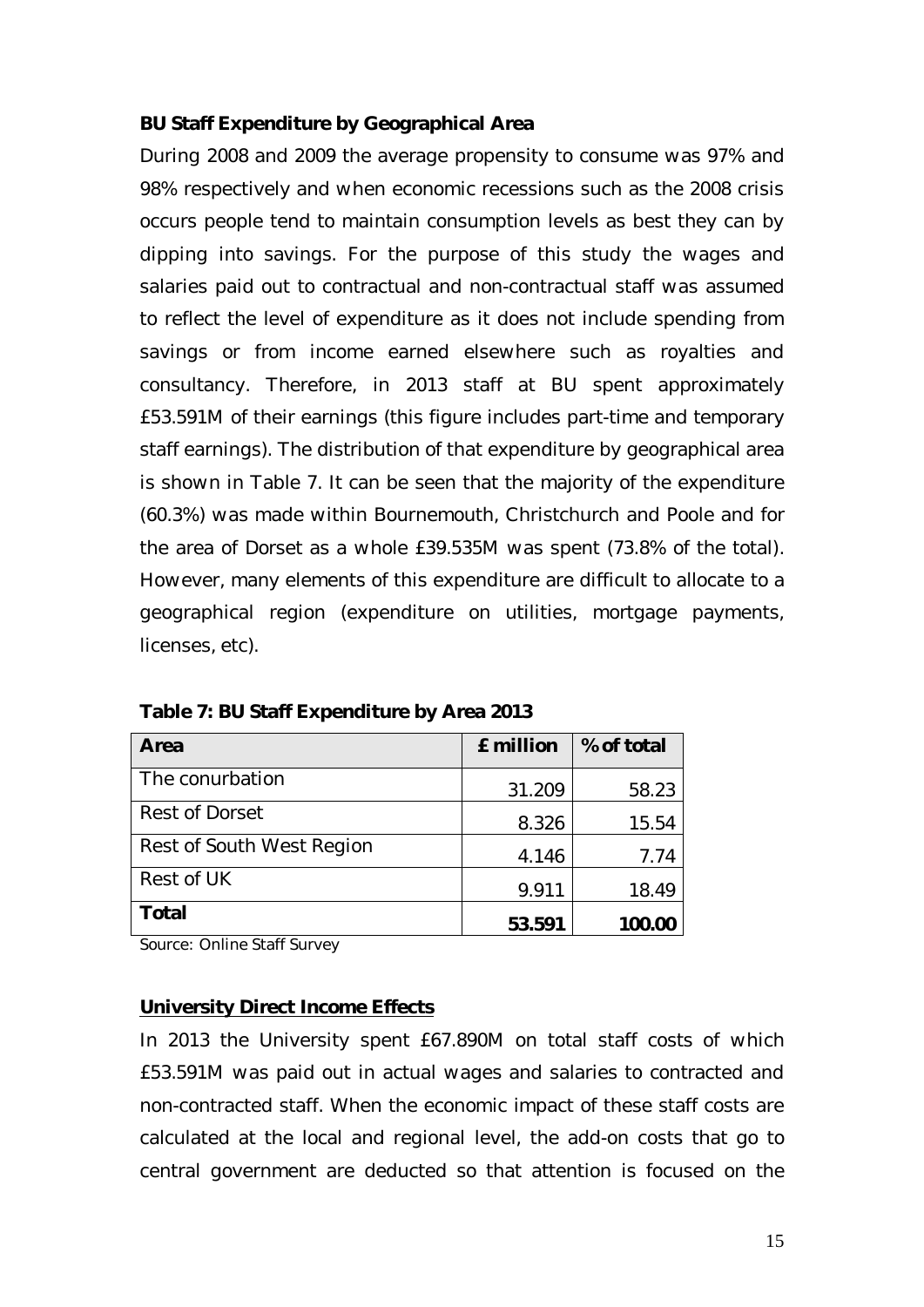amount of expenditure that staff make within each of the geographical regions to measure the true economic impacts.

**The direct income effect of Bournemouth University in 2013 will be £67.89M**

# **University Direct Employment Effects**

The University employed 1,794 Full-Time-Equivalent (FTE) staff in 2013 and 1,432 (79.8%) of them lived within the BH postcode area and of them 1,390 live in the conurbation. This is the direct employment effect of Bournemouth University. Thus the direct employment effect of BU in the local conurbation is 1,390 FTEs and at the UK level the direct effect is 1,794 FTEs.

**The direct employment effect of Bournemouth University is 1,794 FTEs**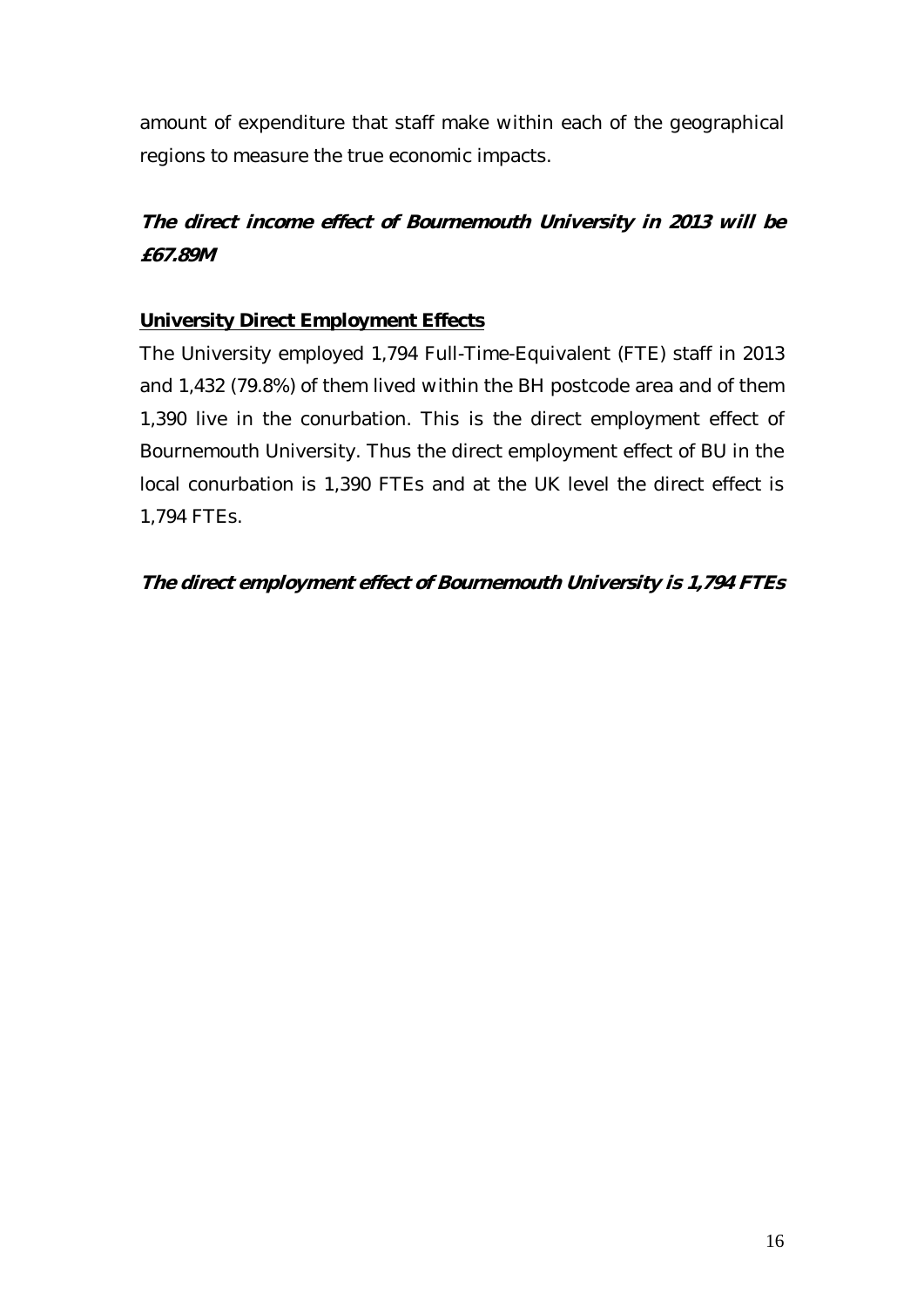**The Economic Impact of Bournemouth University on the Economies of the Bournemouth, Christchurch and Poole Conurbation**

# **Expenditure Levels**

Bournemouth University and its students spent £248.550M within the local conurbation (see Table 6). This is a significant amount of aggregate demand being injected into the conurbation. A further £58.065M of secondary spending is generated as a result of the indirect effects within the conurbation and the induced effects add a further £28.021M to the total level of expenditure. Thus, the total effect of Bournemouth University on the spending levels of the Bournemouth, Christchurch and Poole conurbation amounts to £251.987M (see Table 8).

**Table 8: The Expenditure Effects of the University, Staff and Student Expenditure on the Economies of Bournemouth, Christchurch and Poole, 2013.**

| Total Expenditure Effects | (Students, University and Staff)       |  |                |                                               |
|---------------------------|----------------------------------------|--|----------------|-----------------------------------------------|
|                           | Indirect<br><b>Direct</b><br>l Induced |  | <b>I TOTAL</b> |                                               |
| The Conurbation           |                                        |  |                | 165,900,822 58,065,288 28,020,649 251,986,758 |

If capital expenditure is included in the analysis the £251.987M increases to £268.117M assuming that the distribution of its expenditure is geographically similar to the recurrent expenditure. Given that a large proportion of the capital spend was on building and construction the local content may be higher and this suggests that this assumption errs on the conservative side.

### **Income**

As identified in Table 9, the University paid wages and salaries amounting £39.535M million to staff residing in the conurbation area of Bournemouth, Christchurch and Poole. This is the direct income effect of the University within the local economy.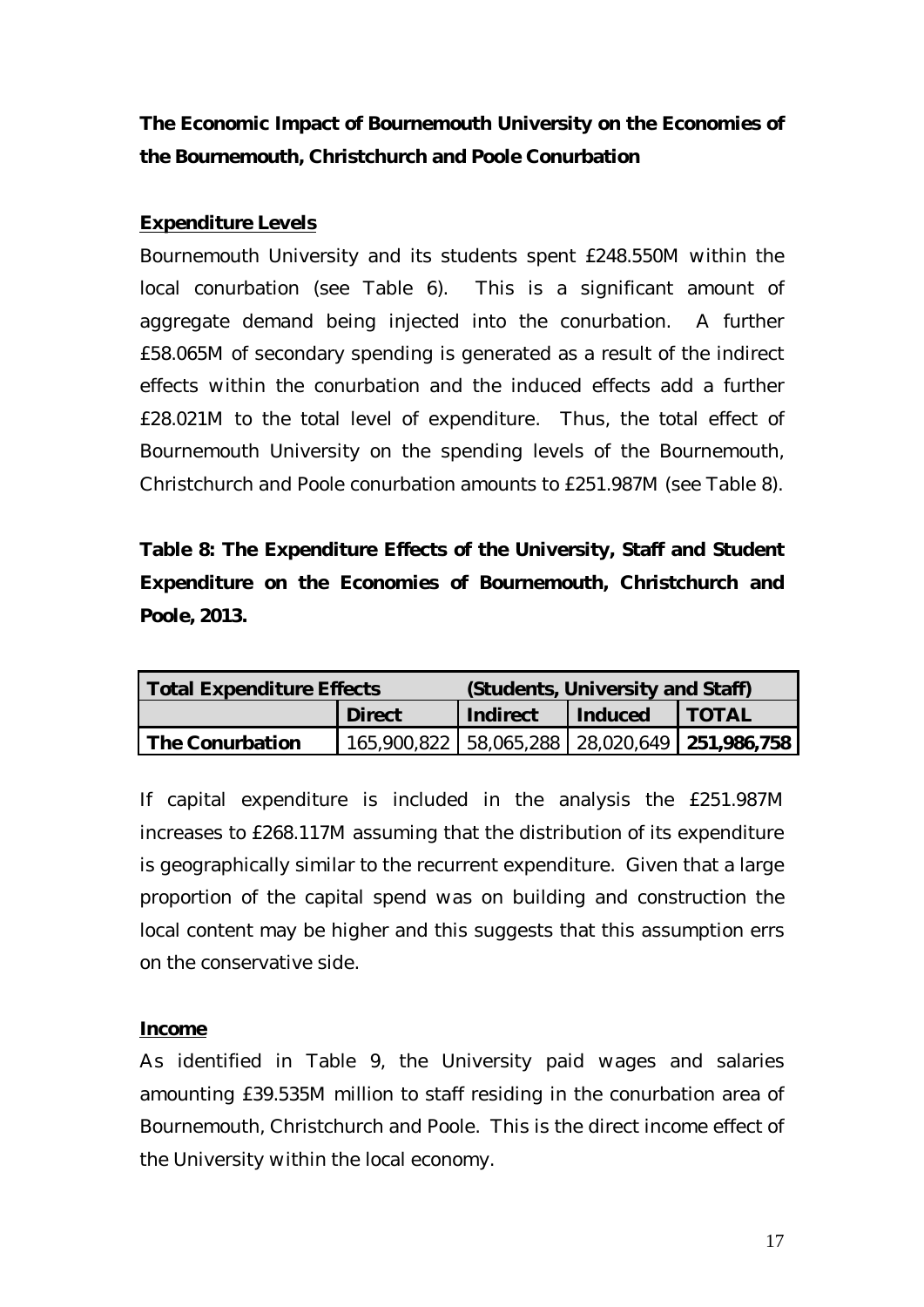The indirect effect of expenditure by the University and its students in the area generates an indirect income effect of a further £9.904M for residents of the conurbation. The induced effect, when the income that is earned within the local economy is re-spent on goods and services, adds a further £5.359M. **Therefore, the total income effect for the conurbation is £54.798M.** 

**Table 9: The Income Effects of the University, Staff and Student Expenditure on the Economies of Bournemouth, Christchurch and Poole, 2013.**

|                 | <b>Direct</b> |       | Indirect   Induced | ΓΟΤΑΙ |
|-----------------|---------------|-------|--------------------|-------|
|                 | £М            | £М    | £М                 | £Μ    |
| The Conurbation | 39.535        | 9.904 | 5.359              | 54    |

If the £16.13M capital expenditure is included in these calculations then the income generated by BU increases a further £4.839M to £59.637M.

#### **Employment**

The direct employment within Bournemouth, Christchurch and Poole as a result of Bournemouth University is estimated to be 1,390 FTEs. The indirect employment brought about by the secondary effects of expenditure by the University, its staff and students adds a further 487 FTEs and the induced impact another 235 making a total employment effect in the conurbation of 2,111 FTEs throughout all sectors of the local economy (see table 10).

**Table 10: The Employment Effects of the University, Staff and Student Expenditure on the Economies of Bournemouth, Christchurch and Poole, 2013.**

|             | Direct      |       | Indirect   Induced | $\overline{A}$ $\overline{A}$ |
|-------------|-------------|-------|--------------------|-------------------------------|
|             | <b>FTES</b> | F IFS | <b>FTFS</b>        | FTES                          |
| $B, C \& P$ |             |       |                    |                               |
| Conurbation |             |       |                    | <b>つ11</b>                    |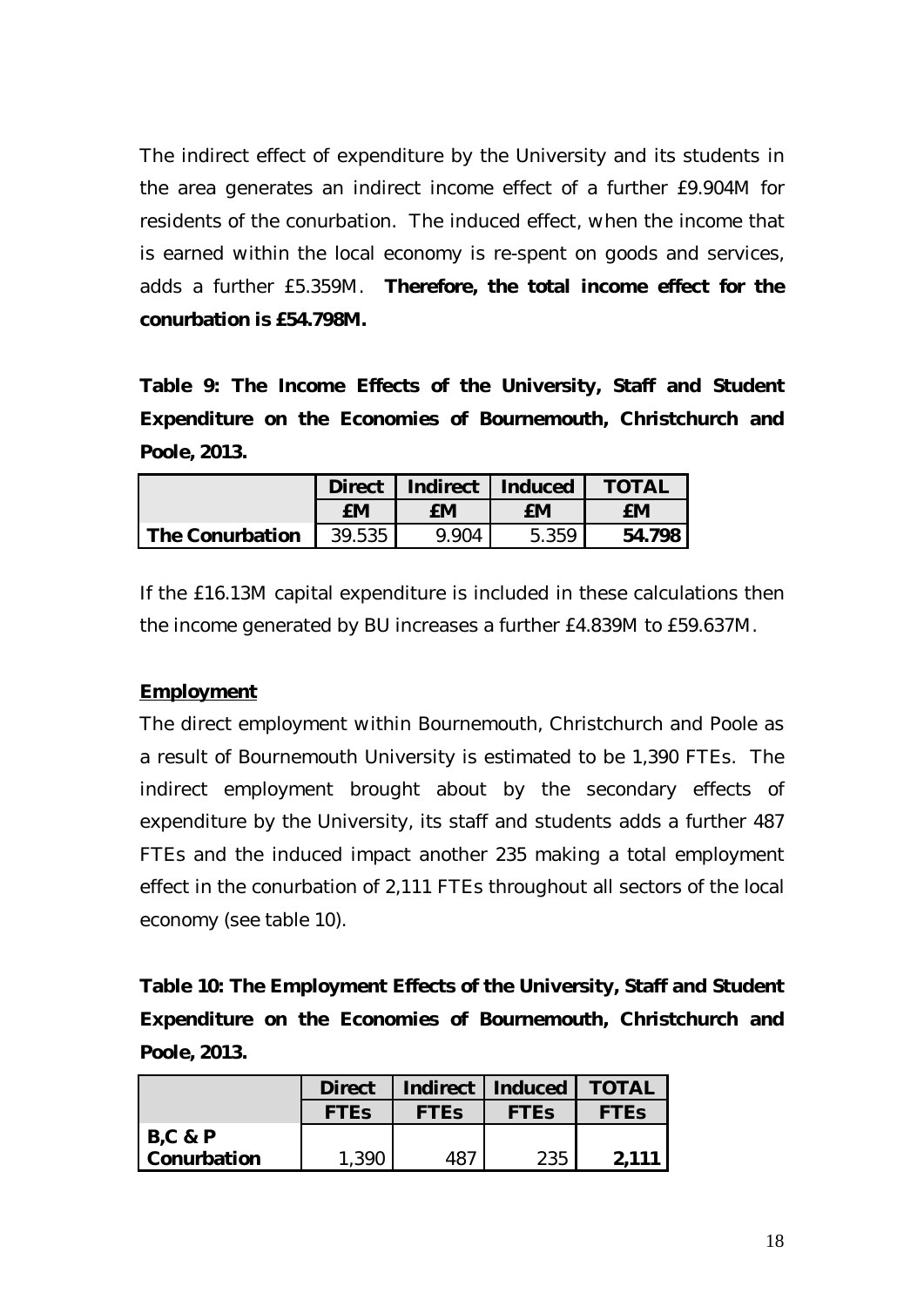# **The Economic Impact of Bournemouth University on the South West Regional Economy**

In order to estimate the economic impact of Bournemouth University on the South West Region the goods and services purchased by the University, its staff and students were derived from the University accounts and the online surveys. These were then subjected to regional output and income multipliers (derived from the regional input-output model) and the researchers' experience from other studies within the UK.

# **Expenditure Levels**

The University spent £79.83M (including staff costs) within the South West regional Economy. The expenditures made by the University students within the South West Region amounts to £128.035M making a total spend of £207.867M. This is a significant injection of demand into the regional economy. The indirect spending resulting from this initial expenditure raises the level of spending in the South West Region by a further £103.933M and when the induced effects are taken into account this figure increases by a further £50.155M, making a total expenditure effect for the South West region of £361.955M (see Table 11). If the capital expenditure is included the total level of spending increases to £378.05M.

**BU is responsible for generating more than £1M spending per day throughout the South West Regional economy.**

**Table 11: The Expenditure Effects of the University, Staff and Student Expenditure on the South West Regional Economy**

| (Students, University and Staff) |                                               |                                                      |     |     |  |
|----------------------------------|-----------------------------------------------|------------------------------------------------------|-----|-----|--|
|                                  | Indirect<br><b>Direct</b><br>Induced<br>TOTAL |                                                      |     |     |  |
|                                  | f's                                           | f's                                                  | f's | f's |  |
| South West                       |                                               |                                                      |     |     |  |
| Region                           |                                               | 207,866,670   103,933,335   50,155,258   361,955,264 |     |     |  |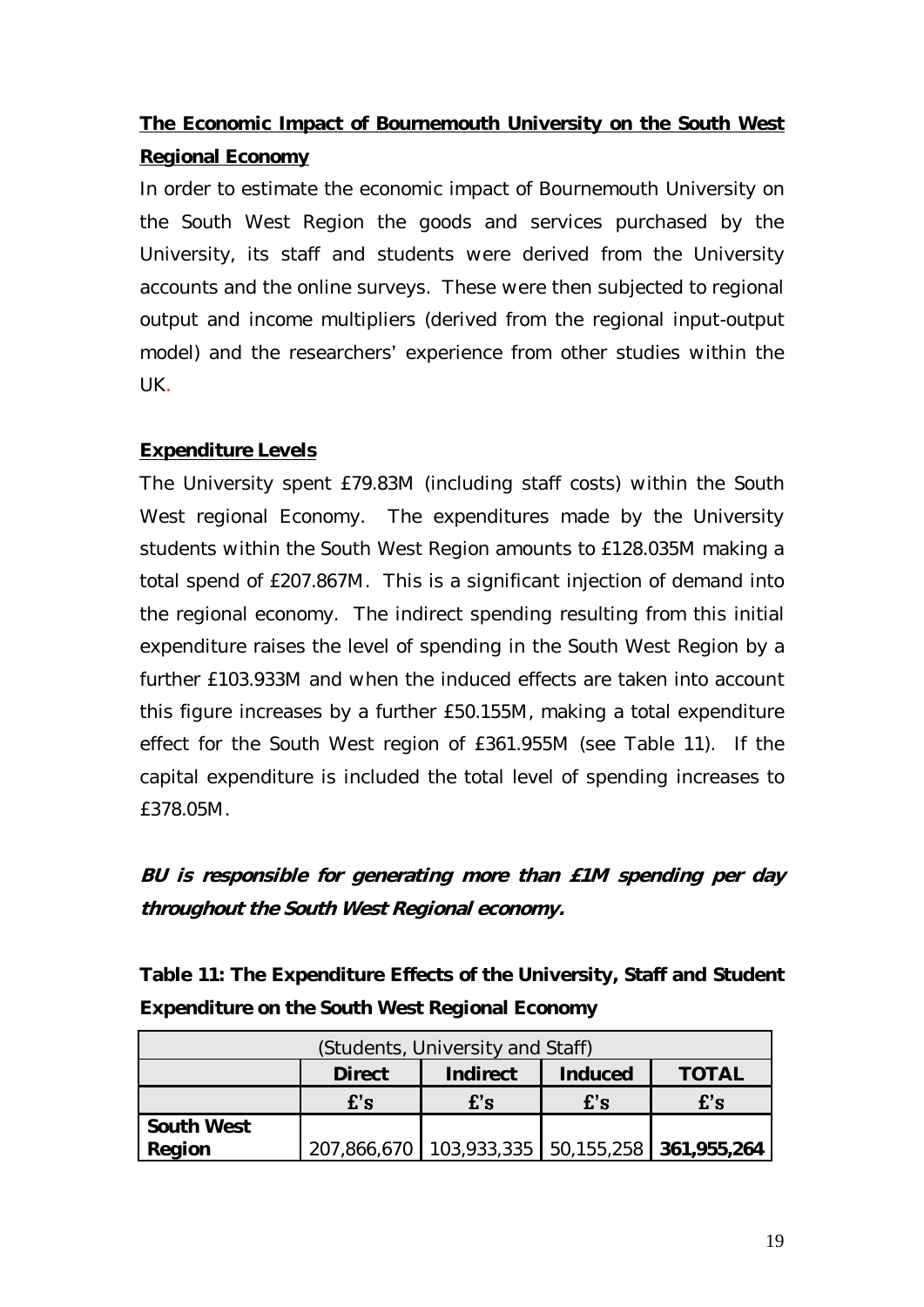#### **Income**

In addition to the direct expenditure made by the University and its students, the total staff costs at Bournemouth University amounted to £67.89M of which £55.334M was paid out as gross wages and salaries to staff that live within the South West Region. When the indirect income effects are taken into account the level of income within the South West Regional Economy increases to £72.005M and when the induced effects are brought into consideration there is a further £8.148M added to the total regional income impact (see Table 12), making a total regional income effect of £80.154M.

**If the capital spending is included this figure increases further to £84.993M.**

**Table 12: The Income Effects of the University, Staff and Student Expenditure on the South West Regional Economy, 2013.**

|            | <b>Direct</b> | Indirect | Induced | $\Delta$ |
|------------|---------------|----------|---------|----------|
|            | £М            | £М       | £М      | £М       |
| South West |               |          |         |          |
| Region     | 55.334        | 166      | 8 148   | 154      |

# **Employment**

The University's activities in the South West region directly employ 1,794 FTEs plus there are another 897 FTE jobs indirectly supported within the region as a result of the University's activities. Finally, once the induced effects are taken into account this adds support for another 433 FTE jobs making a total regional employment effect of 3,124 FTE jobs.

**Table 13: The Employment Effects of the University, Staff and Student Expenditure on the South West Regional Economy, 2013.**

|            | <b>Direct</b> | Indirect   Induced |                        | <b>TOTAL</b>           |
|------------|---------------|--------------------|------------------------|------------------------|
|            | <b>FTES</b>   | <b>FTES</b>        | <b>FTE<sub>S</sub></b> | <b>FTE<sub>S</sub></b> |
| South West |               |                    |                        |                        |
| Region     | 1 794         | 89                 | 433                    | 3121                   |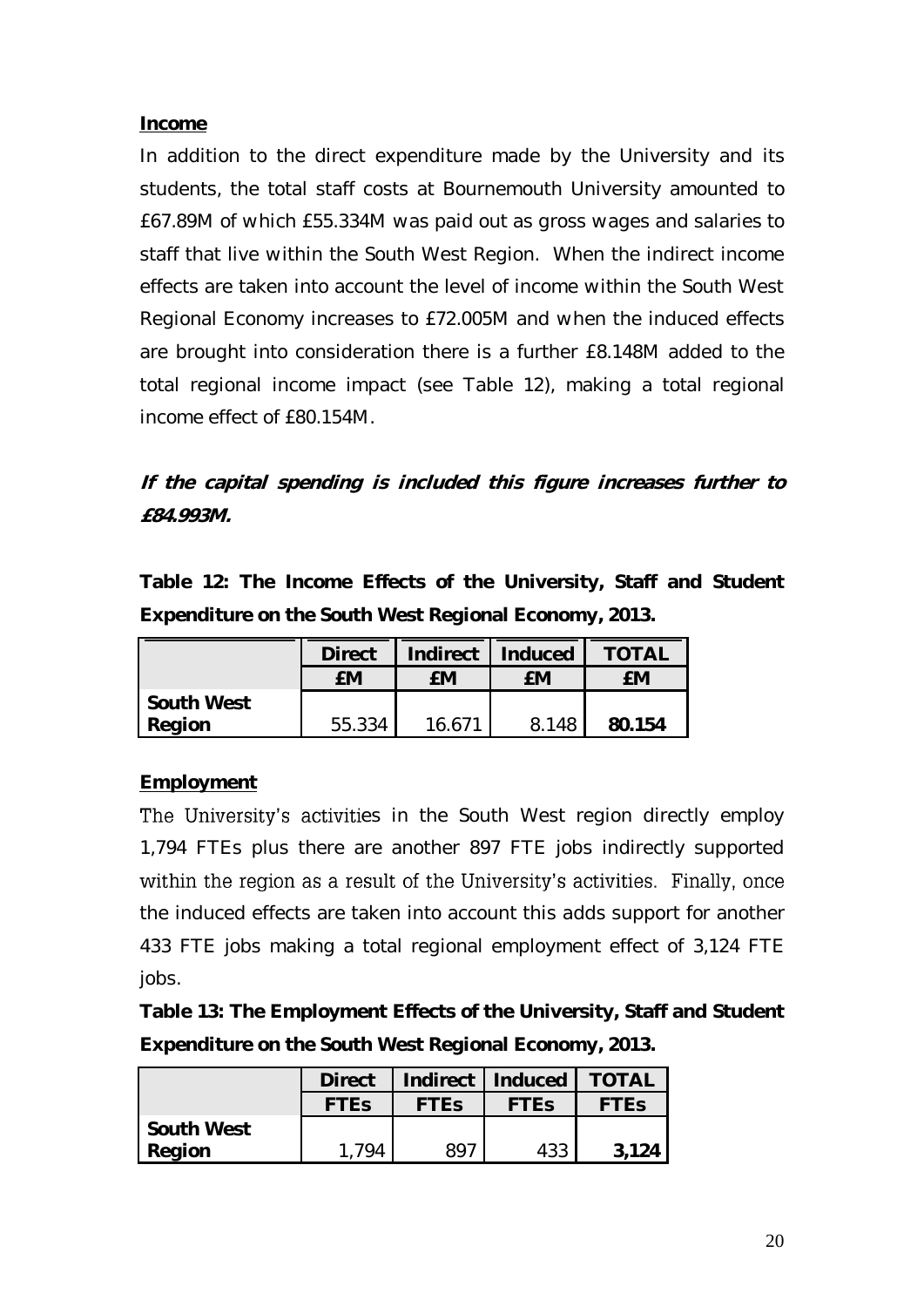### **The economic impact of non-UK students at BU.**

BU is a relatively young institution and therefore does not have a high proportion of non-UK students. In 2013 there were 3,102 students registered (full and part-time) and they made a total expenditure of £25.788M (£22.706M in the conurbation).

If we assume that the expenditures of the university as well as staff income are linearly related to student numbers (an heroic assumption as it is likely to be a non-linear relationship) we can estimate the value of non-UK students to the conurbation, the South West and to the UK economy. Because linearity has been assumed the following figures are likely to present quite a conservative estimate of the economic impact of these students as it ignores the economies of large scale activity that comes along with having larger student numbers.

| <b>Total Expenditure Effects</b> |        |          | (Students, University and Staff) |         |  |
|----------------------------------|--------|----------|----------------------------------|---------|--|
|                                  | Direct | Indirect | Induced                          | TOTAL   |  |
|                                  | £M     | £М       | £M                               | £M.     |  |
| The Conurbation                  | 36.932 | 12.926   | 6.238                            | 56.096  |  |
| South West Region                | 48.708 | 24.354   | 11.753                           | 84.814  |  |
|                                  | 57.072 | 48.294   | 40.509                           | 145.875 |  |

**Table 14: Expenditure Effects associated with non-UK students, 2013**

Table 14 shows that £56M of spending is generated in the conurbation purely as a result of the non-UK student-related activities of BU. At the regional level this figure rises to £84.814M and the total to the UK is £145.875M in 2013.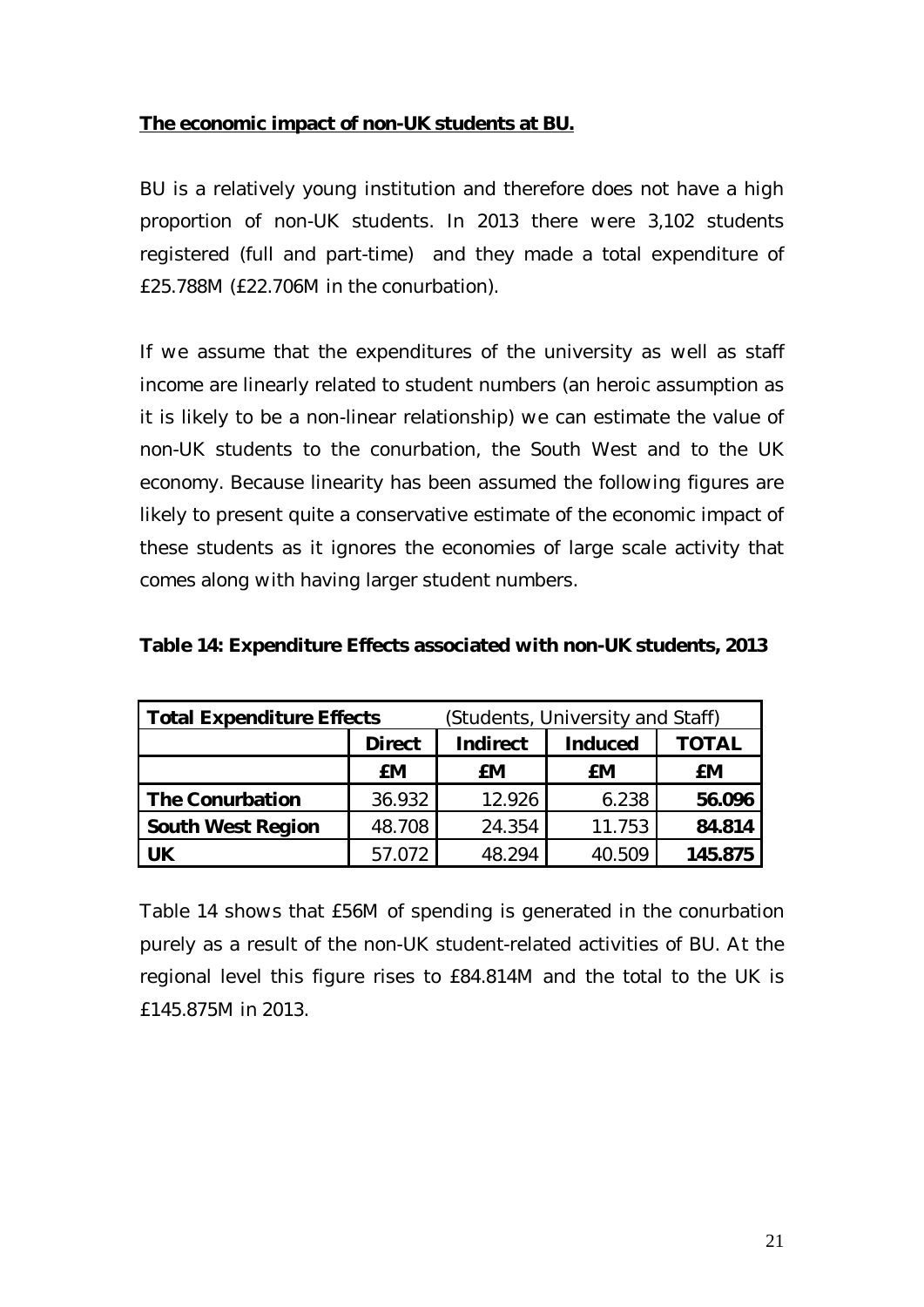Table 15 shows how this impact on spending levels translates into income effects.

| Total Income      |        |          |         |        |
|-------------------|--------|----------|---------|--------|
| effects           |        |          |         |        |
|                   | Direct | Indirect | Induced | TOTAL  |
|                   | £М     | £М       | £М      | £М     |
| The Conurbation   | 8.128  | 2.205    | 1.193   | 11.526 |
| South West Region | 11.376 | 3.906    | 1.909   | 17.192 |
|                   | 13.957 | 16.237   | 12.784  | 42 978 |

**Table 15: Income Effects Associated with Non-UK Students, 2013**.

There is £11.526M worth of income generated in the local conurbation as a result of non-UK students and their associated spend This impact increases to £17.192M at the regional level and £42.978M at the national level.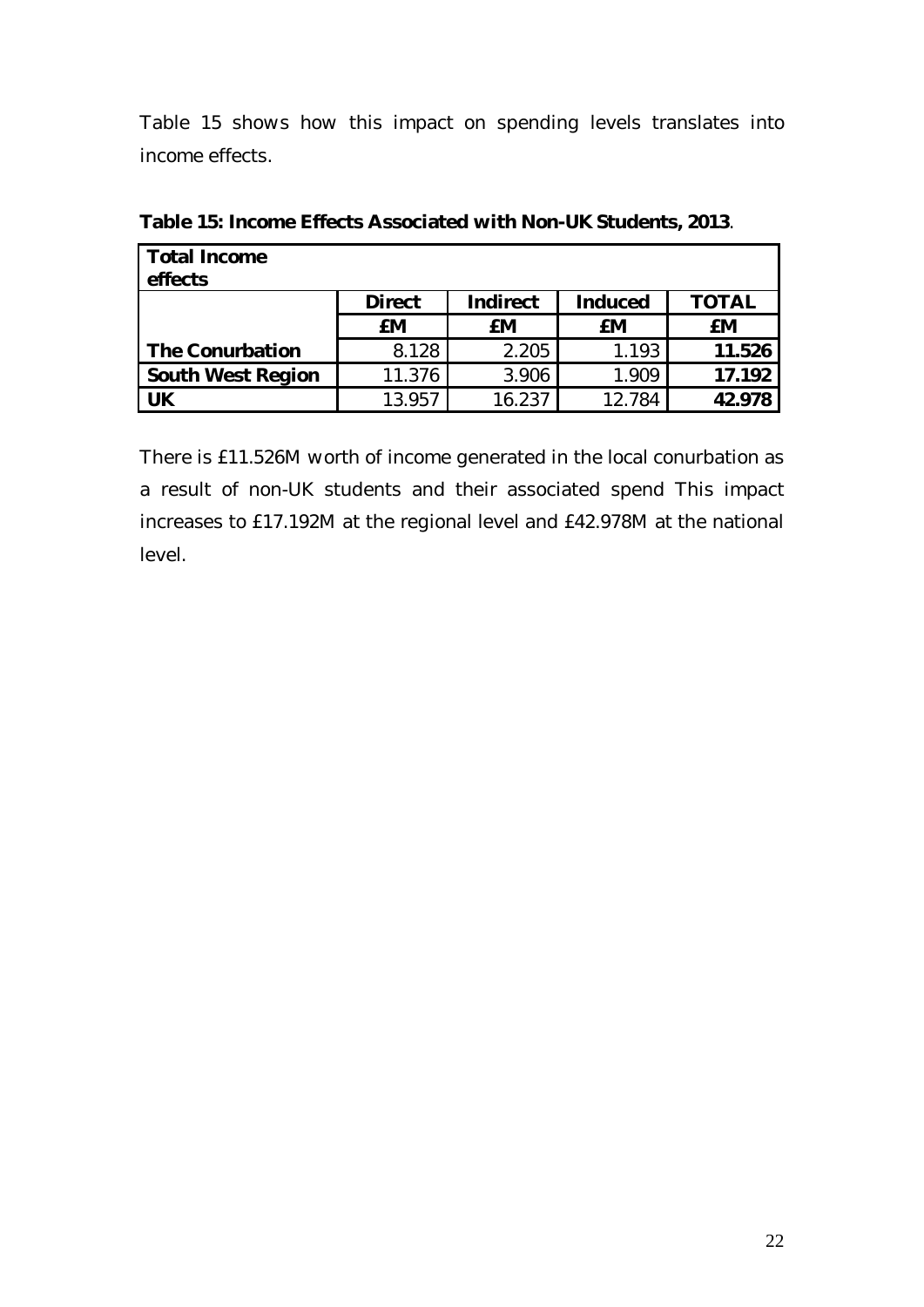#### **A Further Word on the Impact of BU in a Wider Context**

As stated at the outset a university has much wider impacts than its economic impacts and many of these are difficult to quantify, such as the social and cultural impacts that a university, its staff and students bring to an area. There are many intangibles such as attracting an educated workforce to the local communities, the retention of graduates when they have completed their studies and the support provided to local businesses directly, through spending or advice and indirectly by making the area more attractive to businesses and their staff. None of these intangibles have been estimated in this report.

Recent publications have attempted to estimate the economic benefits to students as a result of their degrees. This is reflected in their increase in life-time earnings over those workers who do not have degrees. Such estimates require heroic assumptions as they tend not to take into account that those members of society that choose to undertake university education may be more motivated and have greater aspirations on average than those who do not. Furthermore, the economic calculations do not attempt to quantify job satisfaction levels of graduates compared with non-graduates. Recent estimates of the value of a degree on lifetimes earnings are as follows:

We simulate the predicted earnings (and employment status) of individuals in our data and then average these to show that the private benefit of a degree, in terms of lifetime earnings net of tax and loan repayments, is large - in the order of £168k (£252k) for men (women) on average. The social benefit to the government is also large (of the order of £264k (£318k) from men (women) graduates - far in excess of likely exchequer costs." (Walker and Zhu, 2013 p.5)

On this basis and with 5,879 graduands a year (54% of them females and 46% males) BU can be seen to develop lifetime earning capabilities of more than £1.3 billion per year for our students and a social benefit to the national government of £1.7 billion over the lifetime of each cohort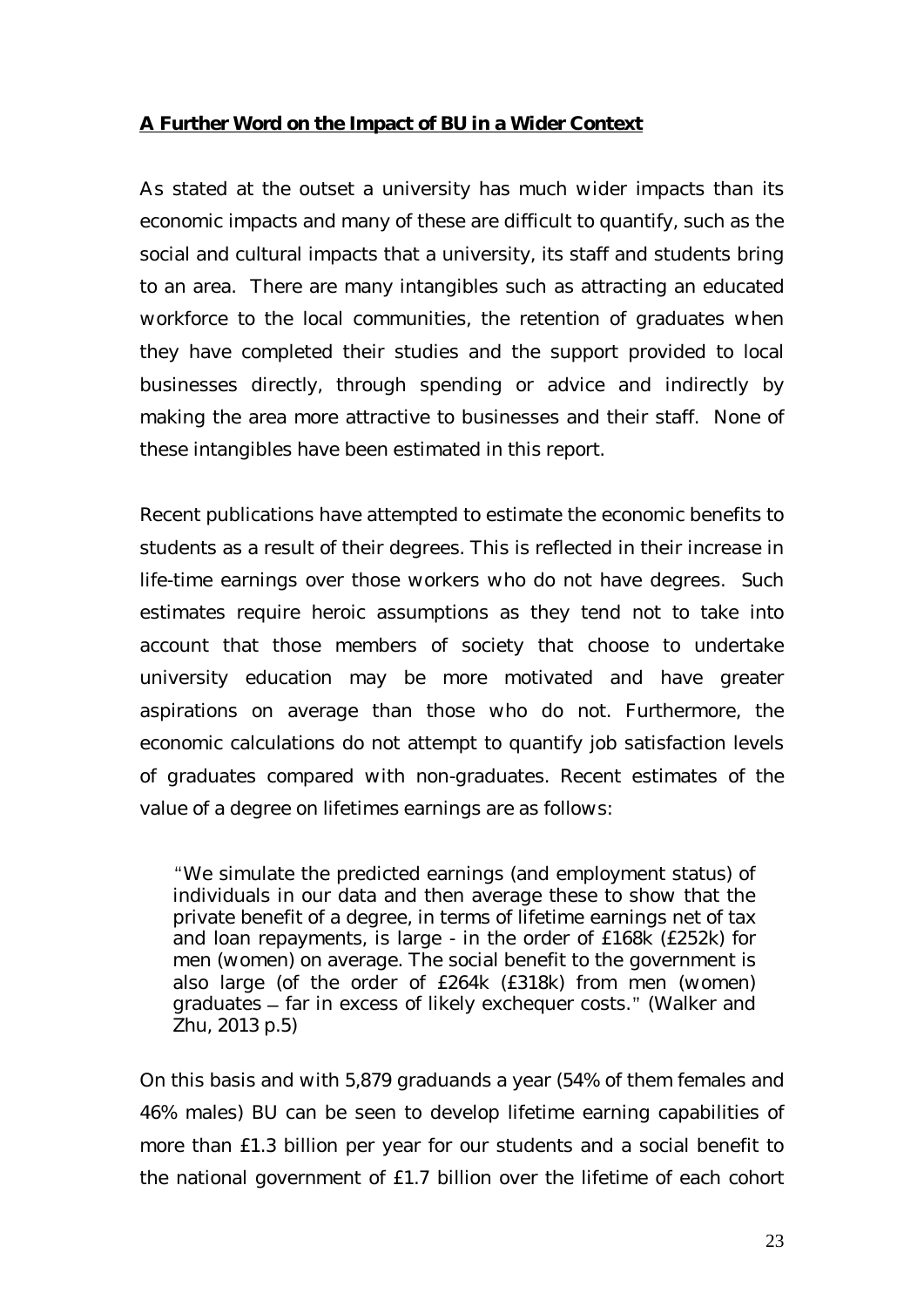that graduates. These are clearly figures that are way in excess of the cost to government for providing the investment in our students.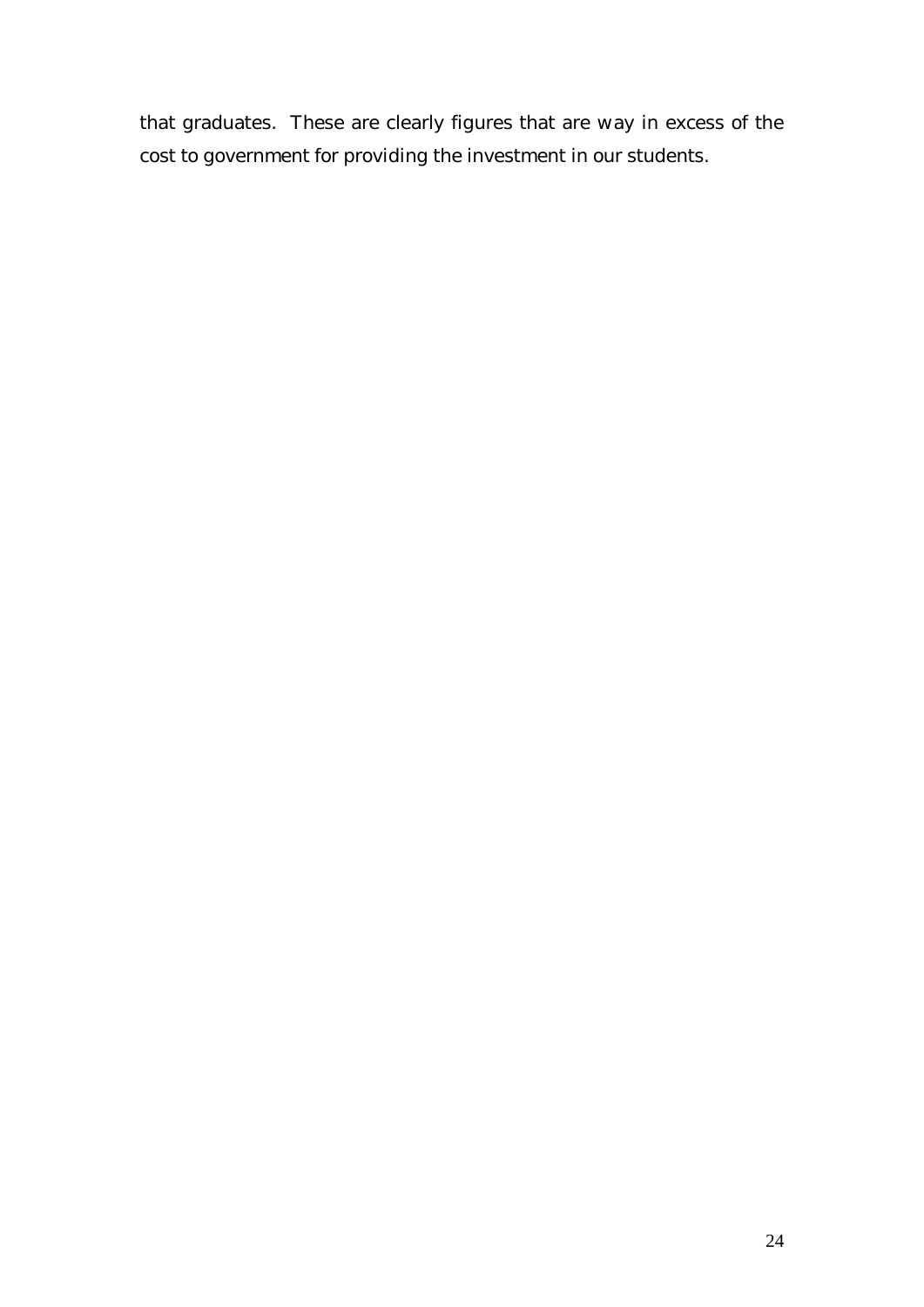#### **APPENDIX**

#### **Definitions and concepts**

#### **Levels of economic impact**

When the University, its students and staff spend money within an economy (be it in the local conurbation, the SW Region or the UK) it will have secondary impacts that percolate throughout all of those economic sectors that either support the University, student and staff spend directly or indirectly. These "knock on" effects are generally referred to as the secondary effects. Generally, economic impact studies break the levels of impact down into three categories:

#### Direct Effects

These are the effects that come directly from the first round of expenditure made by the University and its students. Therefore the University made a recurrent expenditure of £119M. This is direct spending. Similarly students were associated with spending of £128M (including visits from friends and relatives) and these will be made to local landlords, food and beverage outlets, entertainment attractions, transport etc as part of the living costs. These are all direct effects.

#### Indirect Effects

The businesses and individuals that receive the money directly from the University and its students will re-spend a significant proportion of it on goods and services necessary for them to produce their output. For example, a shop that receives money from students will spend money on goods from their wholesalers, transport, electricity and heating for the shop, accountants etc as well as pay their staff wages and draw profits from the business. Similarly, businesses that receive money from the shop will purchase goods and services from other businesses so that they can function, they will also pay out money to staff and owners as wages and profits etc. All of these transactions that percolate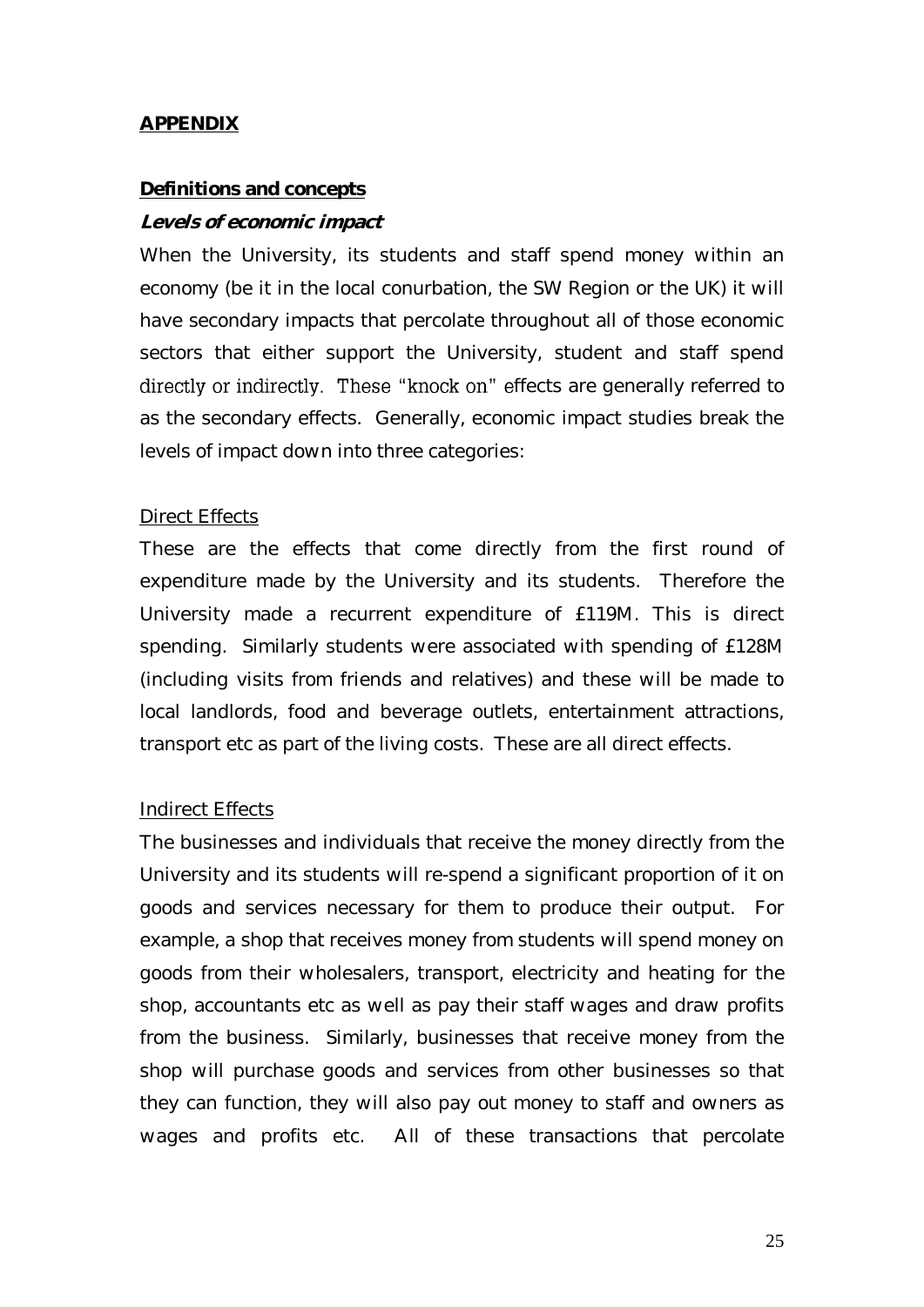throughout the local economies, the region and the UK economy are known as the indirect effects.

## Induced Effects

During the direct and secondary indirect effects as money is used in transactions a portion of that money will accumulate as income in the form of wages, salaries, profits, rent and interest. The recipients of that money will at some stage re-spend the vast majority of it on goods and services as consumption expenditure. The act of re-spending this income that initially came as a result of the University and its student's activities creates a further injection of demand into the economy and increases the total effects. This aspect of the impact is known as the induced effect.

### **Multiplier**

The term multiplier, from an economic perspective, refers to the factor by which you multiply the original expenditure to estimate the direct and indirect effects associated with that original expenditure. There is a variety of multipliers relating to output, income and employment as well as variations in whether they include the direct and indirect effects, or the direct, indirect and induced effects.

#### Input-Output Models

There are a number of approaches that can be used to calculate the economic impacts of an exogenous change in final demand and these include Export Base Theory, Keynesian Multipliers, Ad Hoc Multiplier Models, Input-Output Models and Computer General Equilibrium Models. This study makes use of input-output multiplier values. The input-output approach is a general equilibrium model that is based upon the sectoral linkages that exist within a given economy. The researchers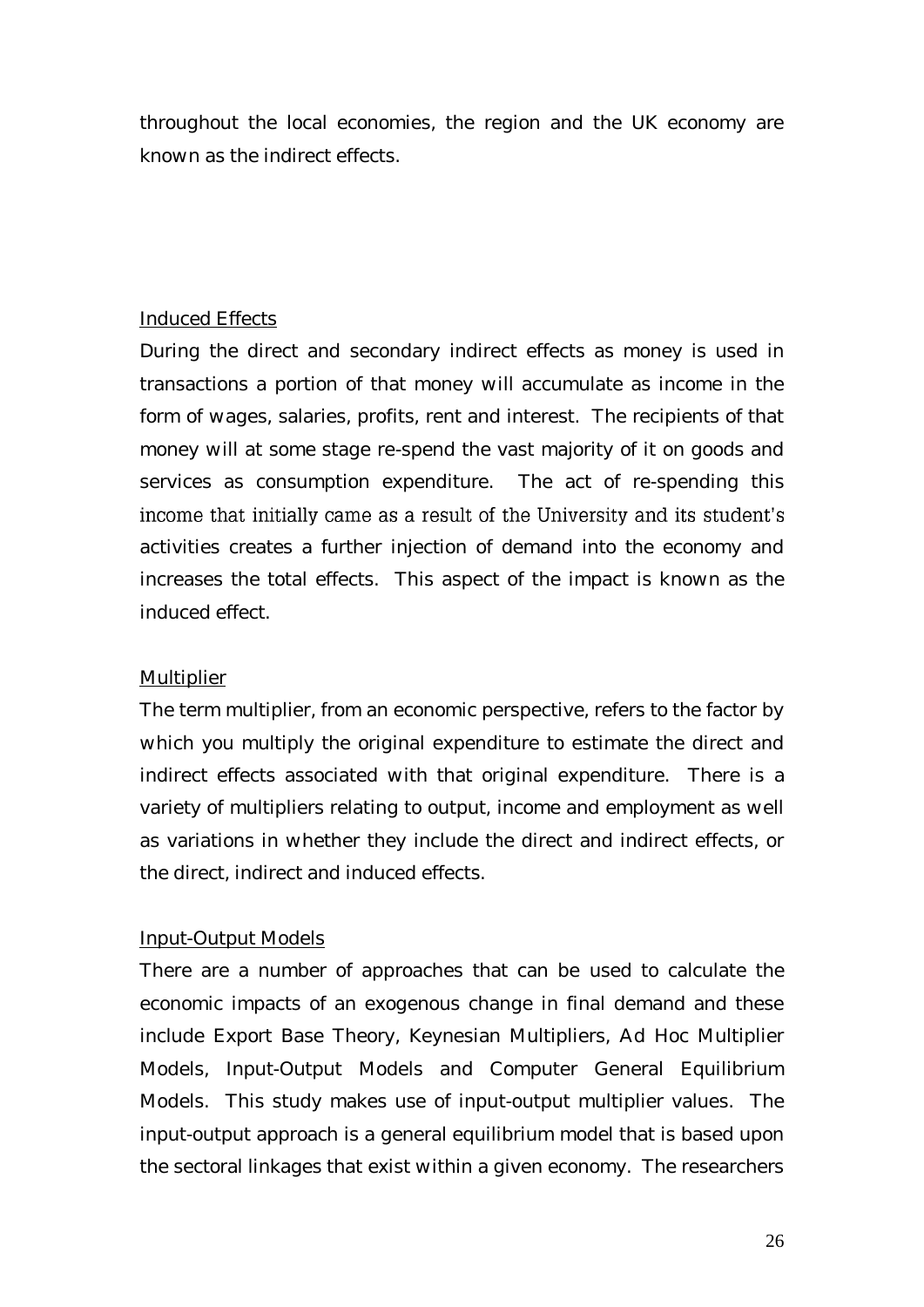have extensive experience of input-output models, being responsible for constructing such models for governments and international agencies around the world, including within the UK. They were responsible for the Scottish Tourism Multiplier model which was a benchmark study for the UK and its results have been used to calculate the economic impact of changes in various service demands for the past 20 years.

These terms are used extensively throughout this report.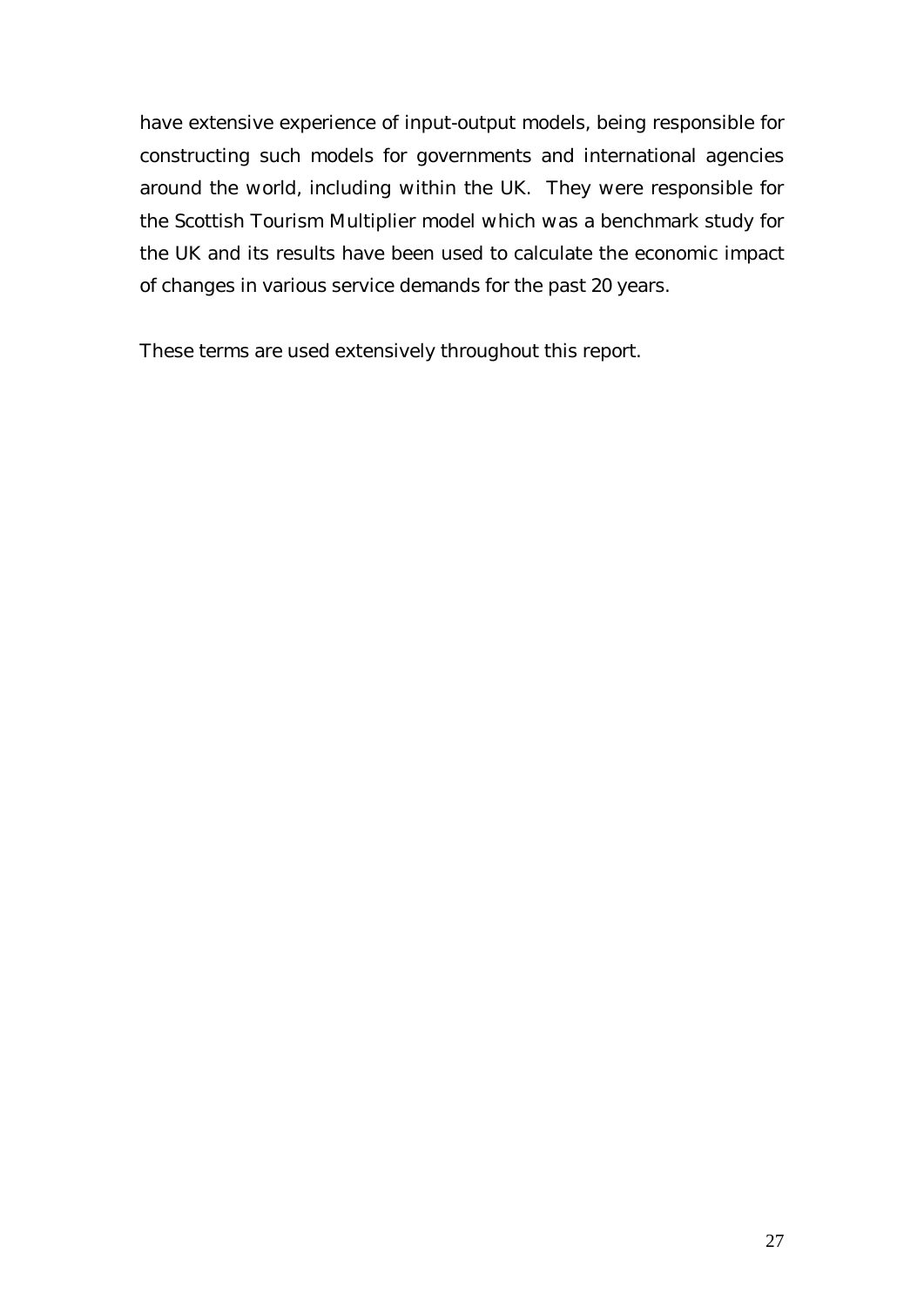#### **Survey Data**

The data used in this study were collected using 2 online surveys, one for staff of BU and one for our students. Both survey sets were asked questions relating to the location of their normal place of residence, where they spent their money and on what. Staff were asked detailed questions about expenditure in particular post-code areas and the nature of their employment at BU e.g. part-time or full-time. Students were asked where their normal residence was when they were not at BU, where they lived whilst at BU and where they spent their money and on what items. They were also asked demographic questions such as whether they were full-time, part-time, undergraduate or post-graduate etc.

These data provided a very detailed breakdown relating to income and expenditure by staff and students.

#### **Staff Survey:**

A total of 406 questionnaires were completely completed, 79.3% of respondents were full time staff and 20.7% part time and this sample amounted to almost a quarter of all staff (22.6%). Staff were asked to identify their income range, from less than £10,000 to over £70,000 as shown in table A1. The income categories show almost a normal distribution with 81.5 of all the respondents ranging from £10 to £49,999. The respondents were asked to identify where they reside and to estimate their expenditure in Bournemouth, Poole, Christchurch, Dorset ,South West, elsewhere in the UK and finally outside of the UK. Nearly half of all respondents lived in Bournemouth followed by 18.7% who lived in Poole, and 4.7% who lived in Christchurch thus the conurbation accounted for 70.2% of all respondents.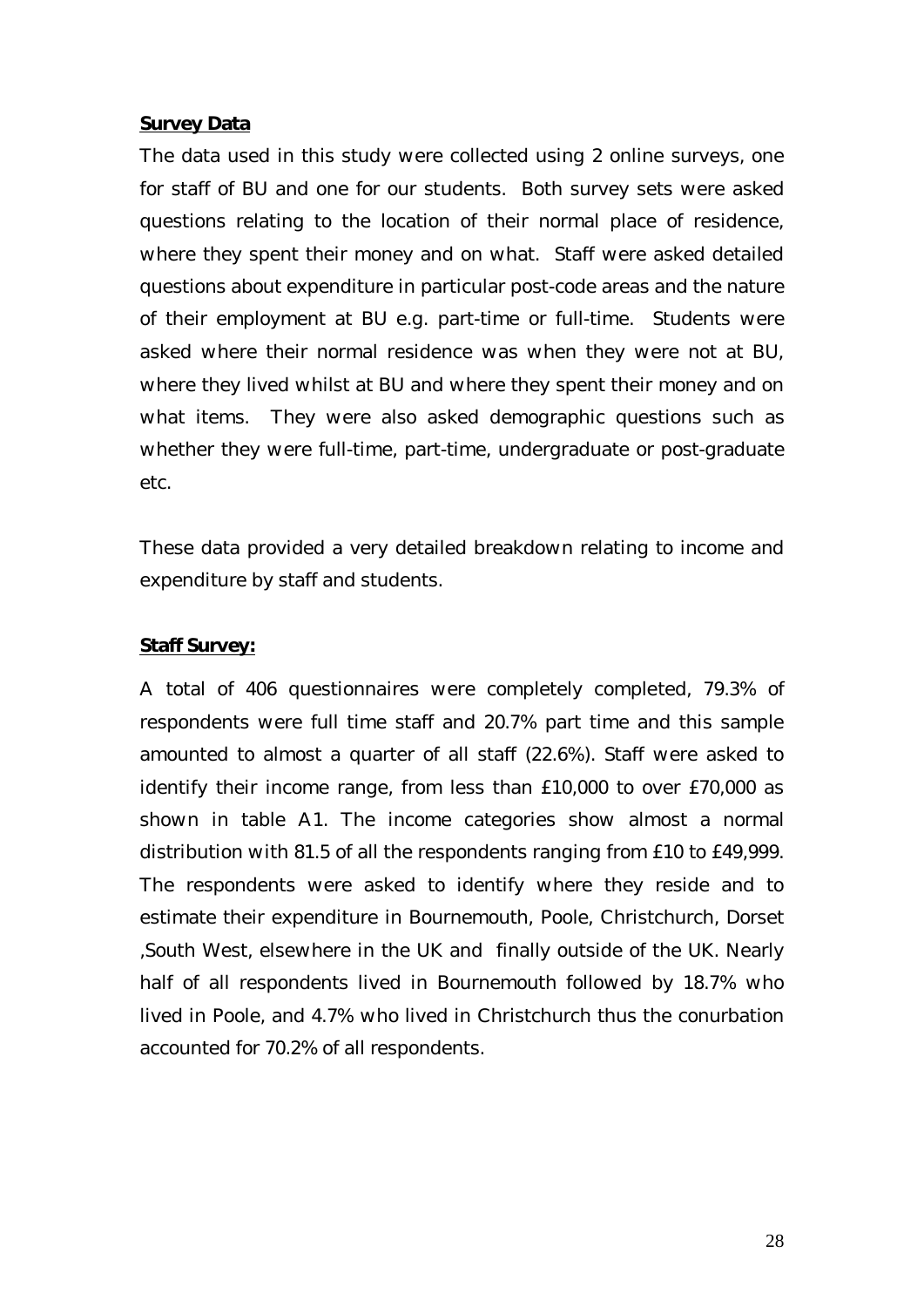|                           | Frequency | Percentage |
|---------------------------|-----------|------------|
| Full-time                 | 322       | 79.3       |
| Part-time                 | 84        | 20.7       |
| Income Group              | Frequency | Percentage |
| Less than £10k            | 17        | 4.2        |
| 10-10,999                 | 72        | 17.7       |
| 20-29,999                 | 97        | 23.9       |
| 30-39,999                 | 80        | 19.7       |
| 40-49,999                 | 82        | 20.2       |
| 50-59,999                 | 33        | 8.1        |
| 60-69,999                 | 13        | 3.2        |
| $70+K$                    | 12        | 3.0        |
| Place of normal residence | Frequency | Percentage |
| Bournemouth               | 190       | 46.8       |
| Poole                     | 76        | 18.7       |
| Christchurch              | 19        | 4.7        |
| Dorset                    | 70        | 17.2       |
| South West                | 14        | 3.4        |
| Rest of UK                | 37        | 9.1        |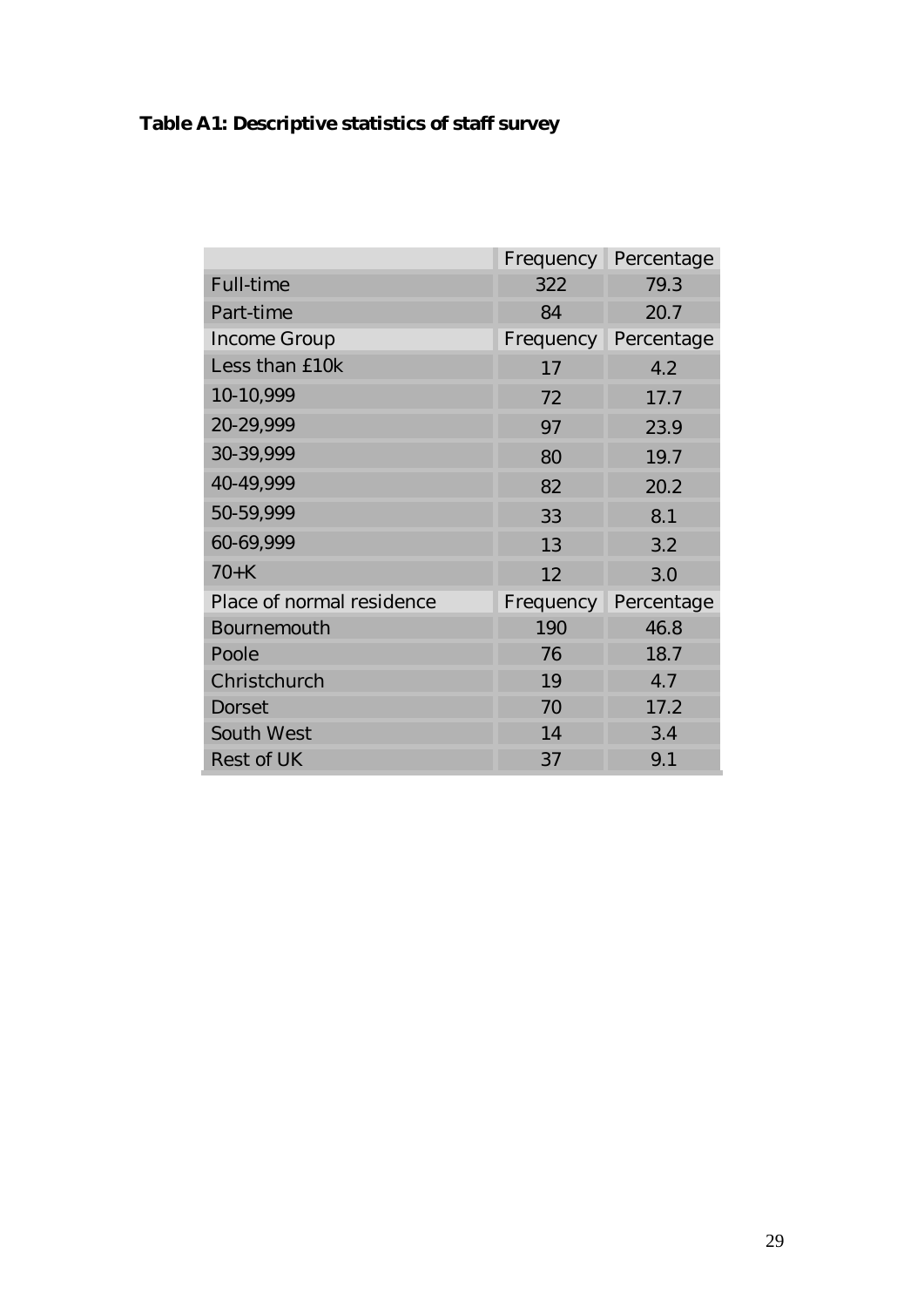**The staff survey contained 5 questions**

**1.** Are you a full-time or part-time member of staff?

**2.** If part-time what proportion of time are you contracted to work? Eg 1 day per week

**3.** Please indicate the income group that applies to you in terms of your contract with BU? Less than £10K £10-19,998 £20-29,999 £30-39,999 £40-49,999 £50-59,999 £60-69,999 £70K+

**4.** What is your normal place of residence? (Please enter the first part of your postcode).

**5.** What % of your total household expenditure is made in each of these areas?

- (i) Bournemouth
- (ii) Poole
- (iii) Christchurch
- (iv) Dorset
- (v) South West Region
- (vi) Rest of UK
- (vii) Outside of UK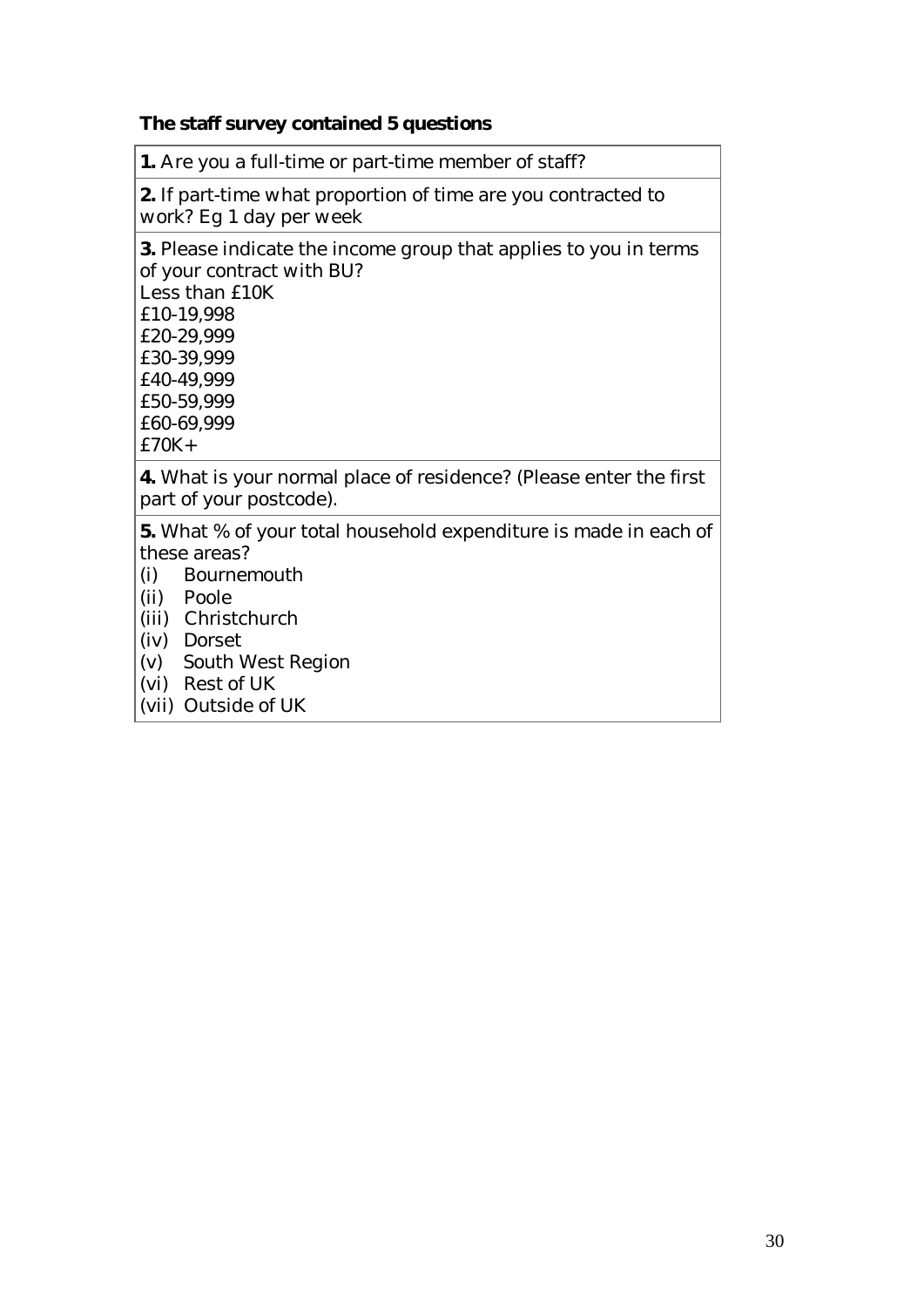#### **Student survey**

A total of 533 questionnaires were completed by full time students and a further 15 questionnaires by part-time students. The poor response rate from part-time students suggests that the part-time results are indicative rather than statistically significant. However, the expenditure figures derived for both full-time and part-time students are below those recently published by the NUS suggesting that the estimates here are conservative. The off-campus spending ranges from £1,000 per annum to over £40,000 (excluding university fees). Students were asked to identify their place of residence whilst studying at BU. Some 90 % of full-time students lived in the conurbation and overall 98.7 in Dorset.

| $10000$ $\mu$ . Dosoriptivo statistics or stadorit sarvoy (fair timo) |            |
|-----------------------------------------------------------------------|------------|
| Frequency                                                             | Percentage |
| 533                                                                   | 100        |
| Frequency                                                             | Percentage |
| 107                                                                   | 75.8       |
| 418                                                                   | 24.2       |
| Frequency                                                             | Percentage |
| 408                                                                   | 76.5       |
| 74                                                                    | 13.9       |
| $\mathcal{S}$                                                         | 0.6        |
| 25                                                                    | 4.7        |
| 16                                                                    | 3.0        |
| 5                                                                     | 1.3        |
|                                                                       |            |

**Table A2: Descriptive statistics of student survey (full-time)** 

There is some evidence that non-UK students spend more than home students. The Mann Whitney shows that Mean UK students= 251.60< mean non UK students=305.41 and  $p=002<0.05$ 

|                               | anks?         |     |        |           |
|-------------------------------|---------------|-----|--------|-----------|
|                               |               |     | Mean   | Sum of    |
|                               | nationality   | N   | Rank   | Ranks     |
| What is your approximate Home |               | 434 | 251.60 | 109195.00 |
| annual expenditure during     | International | 86  | 305.41 | 26265.00  |
| the year? (do not include     | Total         | 520 |        |           |
| your university fees)         |               |     |        |           |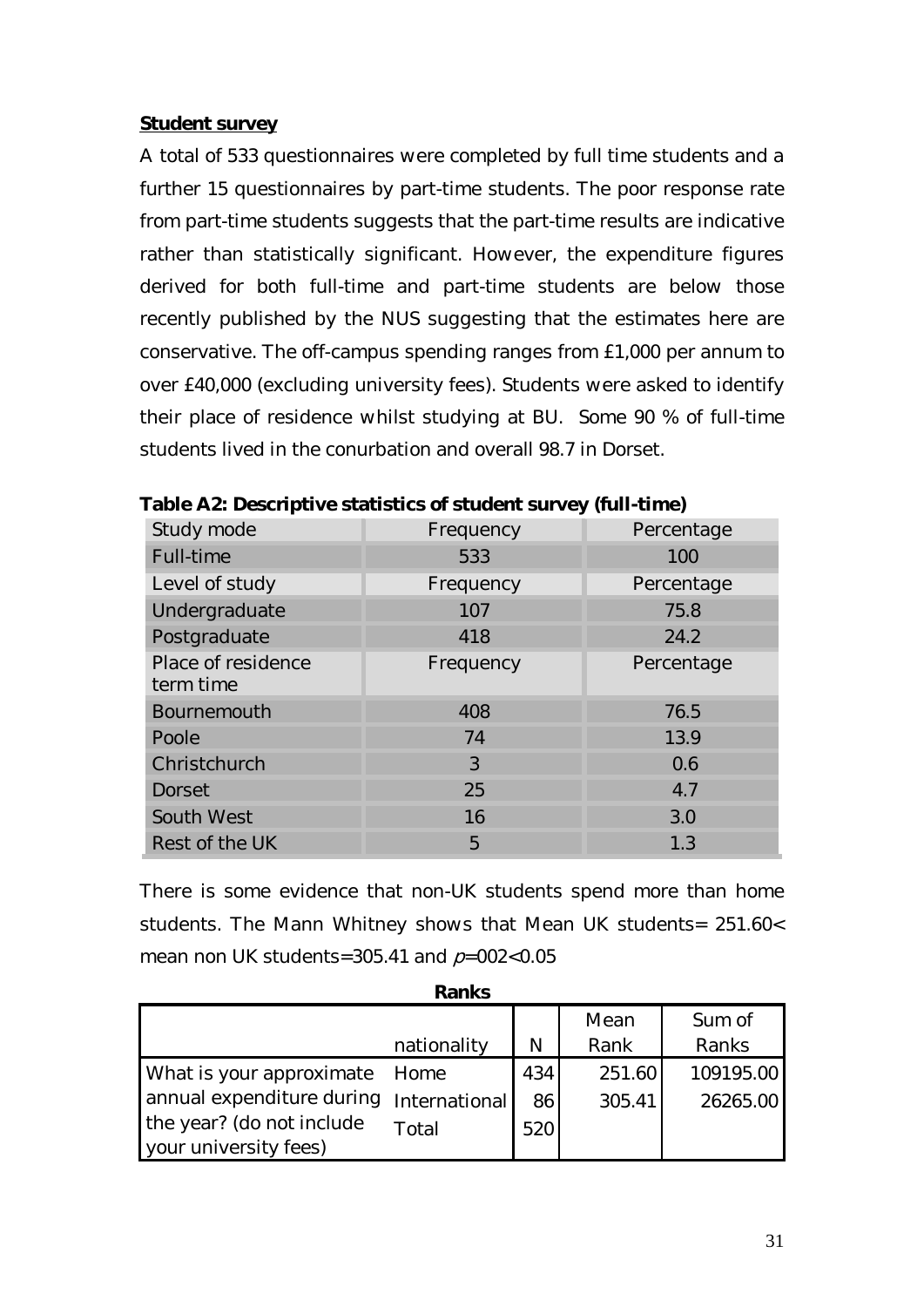| Lest Statisticsª              |                                                                                                                    |  |
|-------------------------------|--------------------------------------------------------------------------------------------------------------------|--|
|                               | What is your approximate<br>annual expenditure during<br>the year? (Please do not<br>include your university fees) |  |
| Mann-Whitney U*<br>Wilcoxon W | 14800.000<br>109195.000<br>$-3.039$                                                                                |  |
| Asymp. Sig. (2-tailed)        |                                                                                                                    |  |

**Test Statistics<sup>a</sup>**

a. Grouping Variable: nationality

 $*$  normality was tested using Kolmogorov-Smirnova and  $p$ <0.05

In terms of those BU students who had previously studied at one of the Language Schools in Bournemouth, 6.4% of the sample suggested that this was the case.

The finding also shows the biggest proportion of spending by students is on accommodation, averaging £98.86, followed by food and beverage £42.34 per week, £14.78 on transport, £22.11 recreation and £21.53 on other goods. Overall, on average it seems that students off-campus spends is around £855 monthly (excluding university fees).

| Expenditure of Full-Time Students |        |            |  |  |  |
|-----------------------------------|--------|------------|--|--|--|
| Weekly expenditure on:            | f's    | % of Total |  |  |  |
| Accommodation                     | 98.86  | 49.52      |  |  |  |
| Food & Beverage                   | 42.34  | 21.21      |  |  |  |
| Transport                         | 14.78  | 7.40       |  |  |  |
| Recreation                        | 22.11  | 11.08      |  |  |  |
| Other<br>Goods<br>services<br>and | 21.53  | 10.79      |  |  |  |
| (clothing, beauty etc)            |        |            |  |  |  |
| <b>TOTAL</b>                      | 199.62 | 100        |  |  |  |

**Table A3: Weekly Spending by BU full-time student students**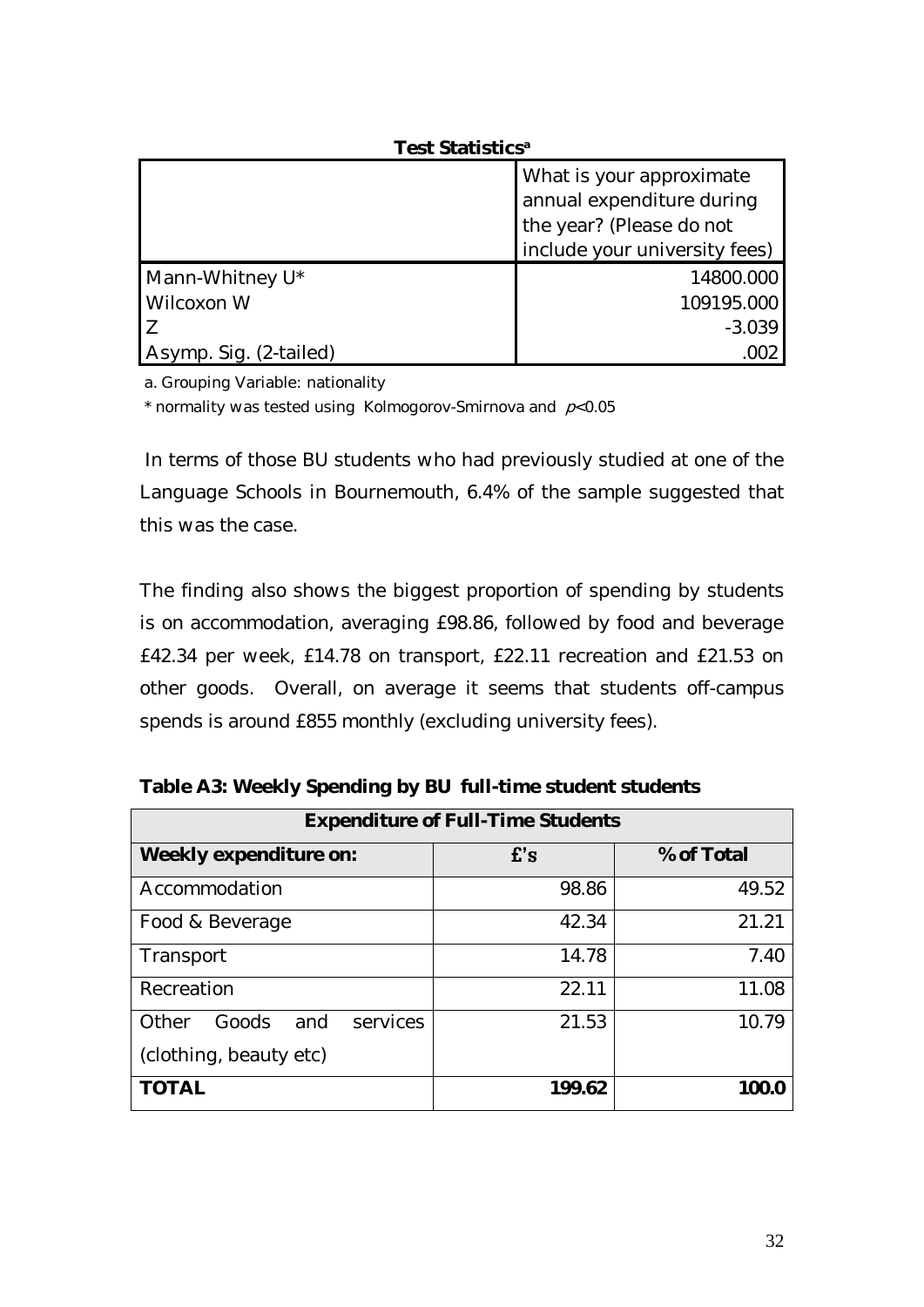With respect to part-time students the survey suggests that the average weekly off-campus expenditure is £153.76 with the largest component being on accommodation (£66.03) followed by food and beverage (£38.88).

| <b>Expenditure of Part-Time Students</b> |       |            |  |
|------------------------------------------|-------|------------|--|
| Weekly expenditure on:                   | f's   | % of Total |  |
| Accommodation                            | 82.03 | 40.51      |  |
| Food & Beverage                          | 46.87 | 23.15      |  |
| Transport                                | 23.80 | 11.75      |  |
| Recreation                               | 24.80 | 12.25      |  |
| services<br>Other<br>Goods<br>and        | 25.00 | 12.35      |  |
| (clothing, beauty etc)                   |       |            |  |
| TOTAL                                    | 202.5 | 100 C      |  |

**Table A4: Weekly Spending by BU part-time student students**

### **Part time students**

**Table A5: Descriptive statistics of student survey (part-time)**

| Study mode                      | Frequency | Percentage |
|---------------------------------|-----------|------------|
| Part-time                       | 15        |            |
| Level of study                  | Frequency | Percentage |
| Undergraduate                   | 5         | 33.3       |
| Postgraduate                    | 10        | 66.7       |
| Place of residence<br>term time | Frequency | Percentage |
| Bournemouth                     | 8         | 53.3       |
| Poole                           |           | 6.7        |
| Christchurch                    | $\bigcap$ | $\bigcap$  |
| <b>Dorset</b>                   | 3         | 20         |
| South West                      | $\bigcap$ | $\bigcap$  |
| Rest of UK                      | 3         | 20         |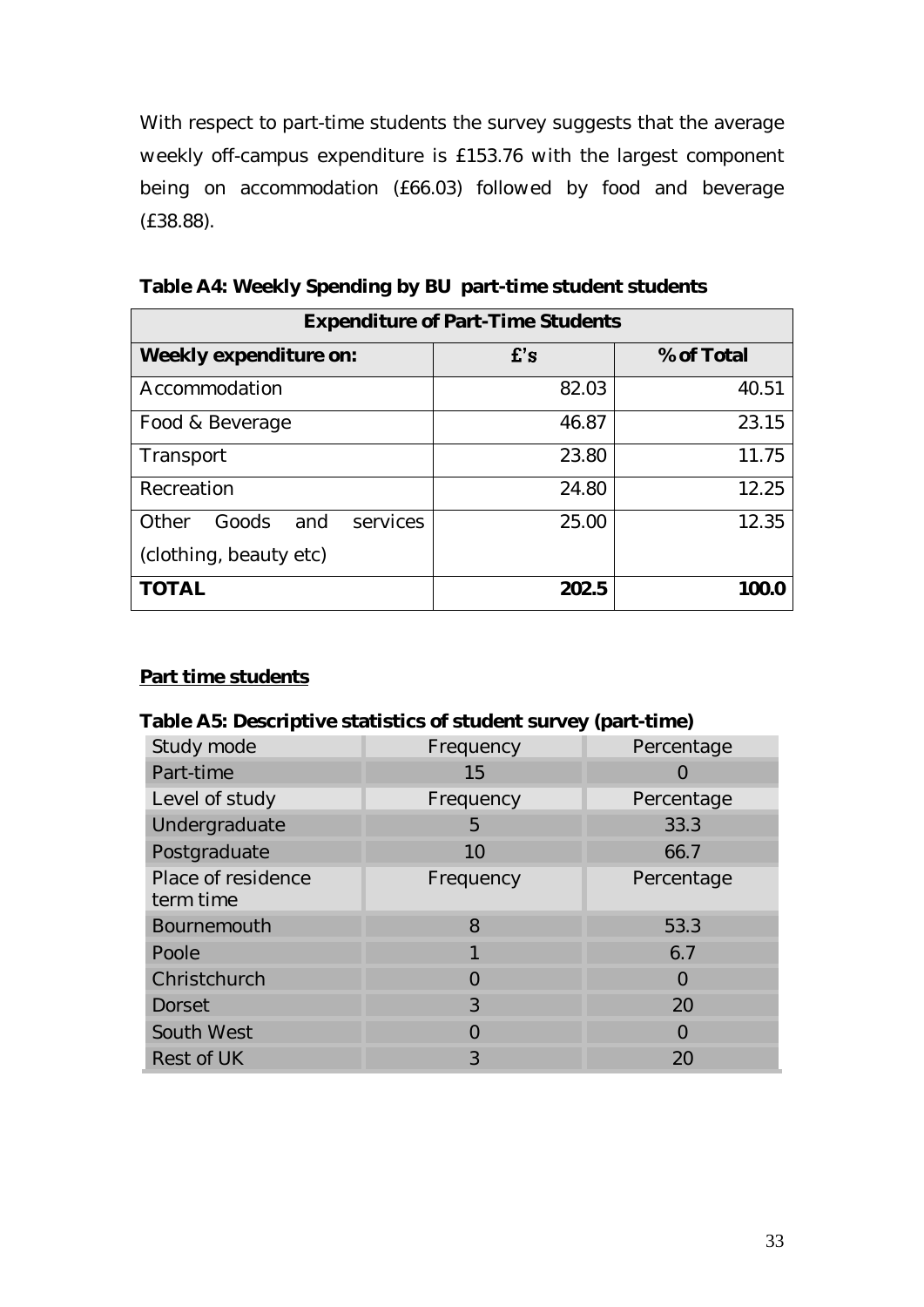**The student survey contained 8 questions**

**1.** At what level are you studying (UG/PG)?

**2.** Are you studying full-time or part-time?

3. Please tick the category which applies to you:

Year 1 Year 2 Year 3 (placement) Final year PGT

PGR

4. What is the first part of your residential post code whilst at the University? For example, BH1

**5. What is your approximate annual expenditure during the year? (Please do not include your university fees)**

**6.** What is your normal place of residence when not studying at the University?

**7.** If you responded that you are normally resident outside the UK, did you come to Bournemouth to study English prior to joining your BU course?

**8.** If you studied English in Bournemouth prior to joining your BU course, can you estimate how much you spent whilst studying for the English qualification (including Language School fees)?

**8.** On average, when at the University, how much do you spend per week on the following items? Accommodation?

**(i)** Food & Beverage?

**(ii)** Recreation

(iii) transport

**(iv)** Other Goods and Services (clothes, personal items etc?